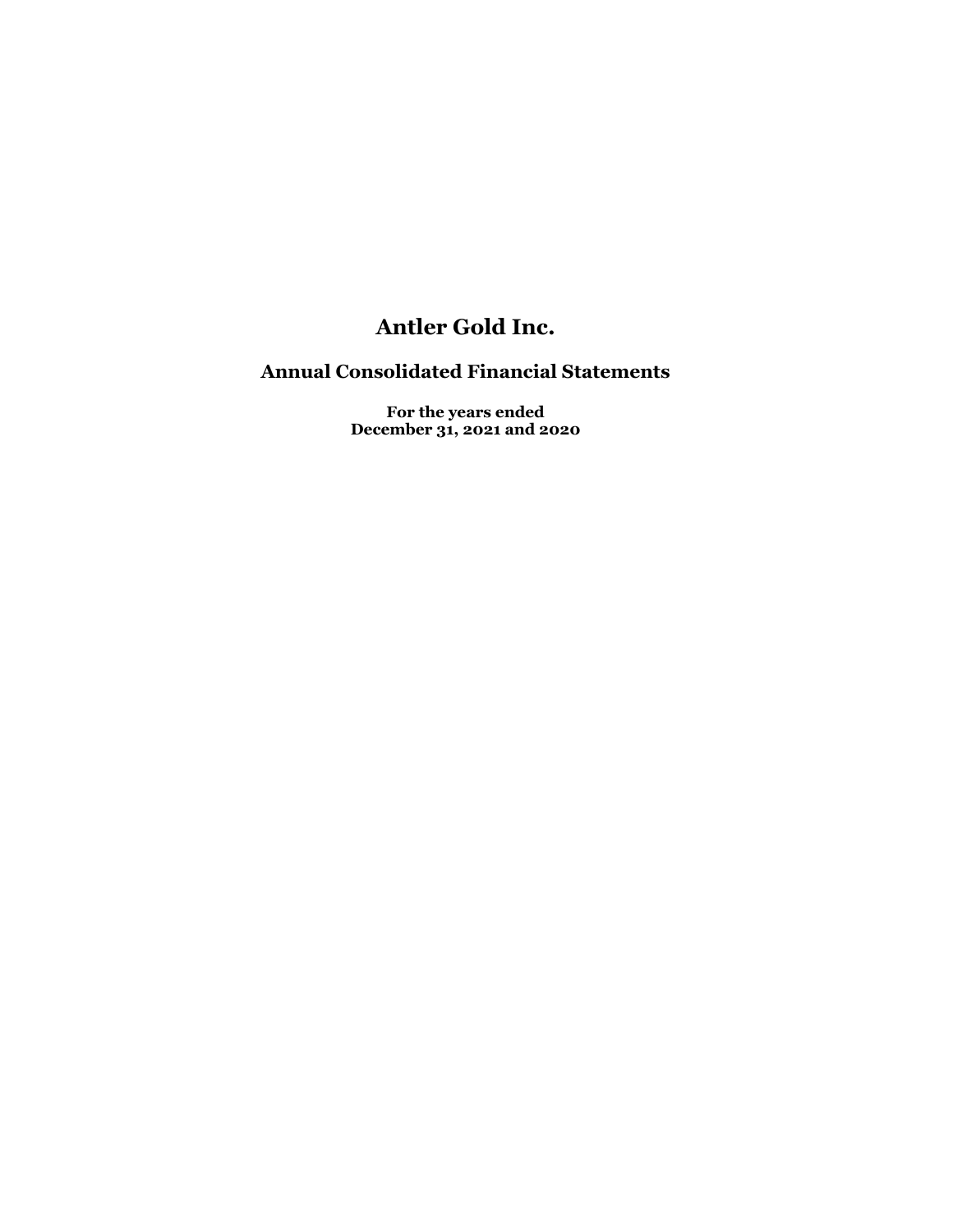#### **Management's Responsibility for Financial Reporting**

The accompanying consolidated financial statements of Antler Gold Inc. (the "Company") are the responsibility of the management and Board of Directors of the Company.

The consolidated financial statements have been prepared by management, on behalf of the Board of Directors, in accordance with the accounting policies disclosed in the notes to the consolidated financial statements. Where necessary, management has made informed judgments and estimates in accounting. In the opinion of management, the consolidated financial statements have been prepared within acceptable limits of materiality and are in accordance with International Financial Reporting Standards ("IFRS").

Management has established processes which are in place to provide them sufficient knowledge to support management representations that they have exercised reasonable diligence that (i) the consolidated financial statements do not contain any untrue statement of material fact or omit to state a material fact required to be stated or that is necessary to make a statement not misleading in light of the circumstances under which it is made, as of the date of and for the periods presented by the consolidated financial statements and (ii) the consolidated financial statements fairly present in all material respects the financial condition, financial performance and cash flows of the Company, as of the date of and for the periods presented by the consolidated financial statements.

The Board of Directors is responsible for reviewing and approving the consolidated financial statementstogether with other financial information of the Company and for ensuring that management fulfills its financial reporting responsibilities. An Audit Committee assists the Board of Directors in fulfilling this responsibility. The Audit Committee meets with management to review the financial reporting process and the consolidated financial statements together with other financial information of the Company. The Audit Committee reports its findings to the Board of Directors for its consideration in approving the consolidated financial statements together with other financial information of the Company for issuance to the shareholders.

Management recognizes its responsibility for conducting the Company's affairs in compliance with established financial standards, and applicable laws and regulations, and for maintaining proper standards of conduct for its activities.

(signed) "*Dan Whittaker"* (signed) *"Rob Randall"* President and Chief Executive Officer Chief Financial Officer Halifax, Nova Scotia Halifax, Nova Scotia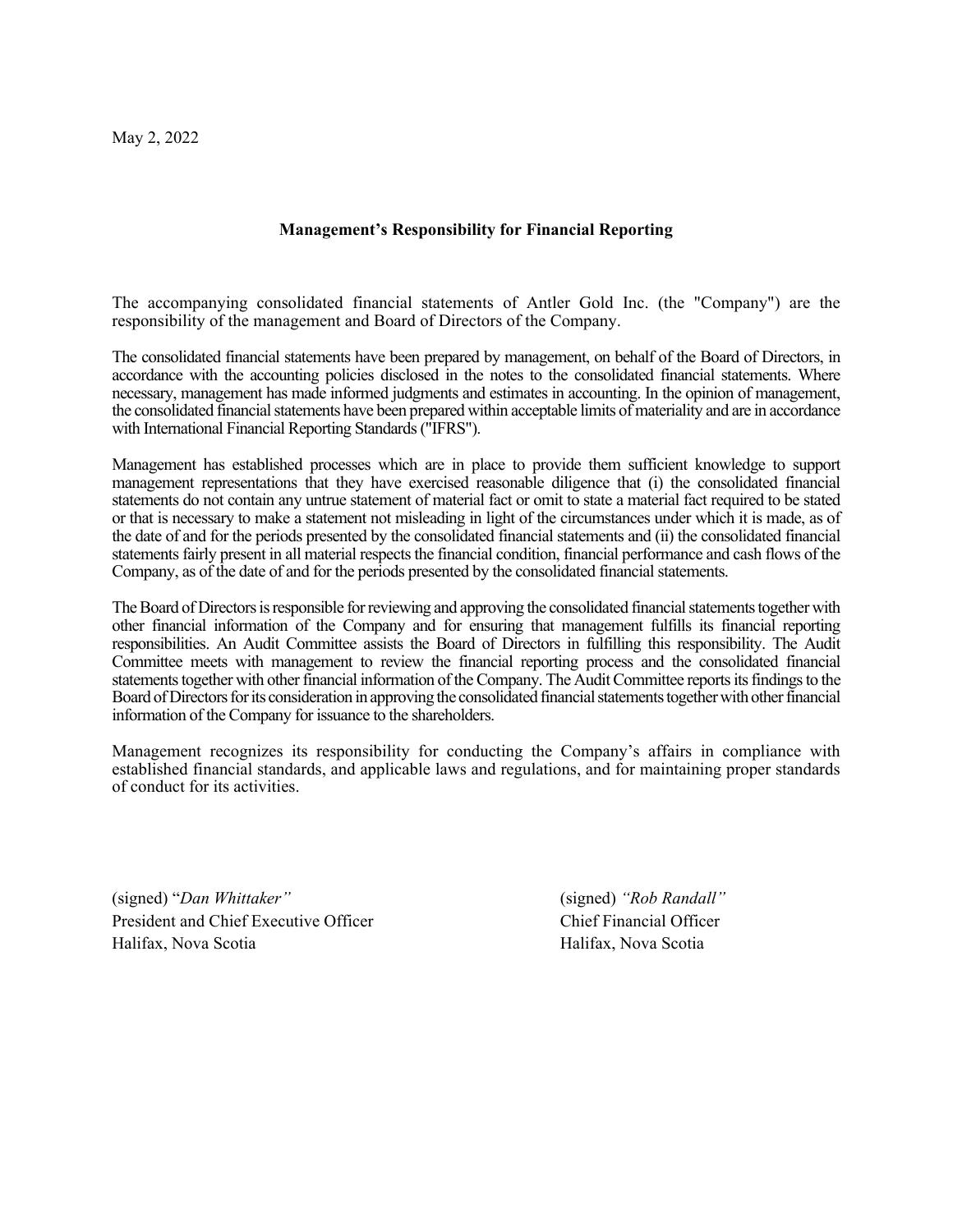

KPMG LLP Purdy's Wharf Tower One 1959 Upper Water Street, Suite 1000 Halifax NS B3J 3N2 Canada Tel 902-492-6000 Fax 902-429-1307

# **INDEPENDENT AUDITORS' REPORT**

To the Shareholders of Antler Gold Inc.,

#### *Opinion*

We have audited the consolidated financial statements of Antler Gold Inc. (the Entity), which comprise:

- the consolidated statements of financial position as at end of December 31, 2021 and December 31, 2020
- the consolidated statements of loss and other comprehensive loss for the years then ended
- the consolidated statements of changes in equity for the years then ended
- the consolidated statements of cash flows for the years then ended
- and notes to the consolidated financial statements, including a summary of significant accounting policies

(Hereinafter referred to as the financial statements").

In our opinion, the accompanying financial statements present fairly, in all material respects, the consolidated financial position of the Entity as at end of December 31, 2021 and December 31, 2020, and its consolidated financial performance, and its consolidated cash flows for the years then ended in accordance with International Financial Reporting Standards (IFRS).

#### *Basis for Opinion*

We conducted our audit in accordance with Canadian generally accepted auditing standards. Our responsibilities under those standards are further described in the "*Auditors' Responsibilities for the Audit of the financial statements*" section of our auditors' report.

We are independent of the Entity in accordance with the ethical requirements that are relevant to our audit of the financial statements in Canada and we have fulfilled our other ethical responsibilities in accordance with these requirements.

We believe that the audit evidence we have obtained is sufficient and appropriate to provide a basis for our opinion.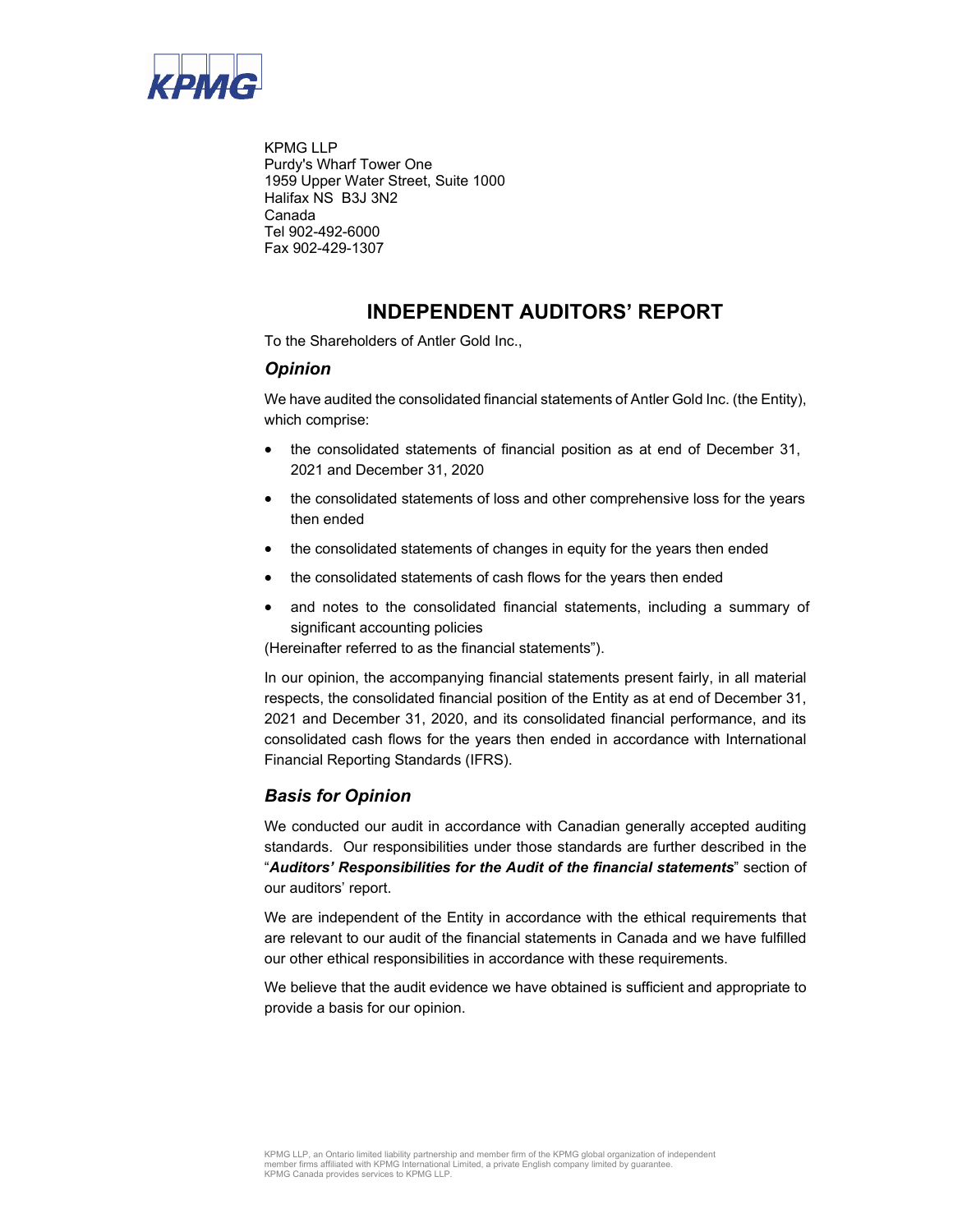

Page 2

# *Material Uncertainty Related to Going Concern*

We draw attention to Note 1 in the financial statements, which indicates that Antler Gold Inc. experienced losses in 2021 and 2020 and no operations at this time that generate revenue and does not have sufficient capital to fund its operations and planned expenditures beyond 2021 without additional financing.

As stated in Note 1 in the financial statements, these events or conditions, along with other matters as set forth in Note 1 in the financial statements, indicate that a material uncertainty exists that may cast significant doubt on the Entity's ability to continue as a going concern.

Our opinion is not modified in respect of this matter

#### *Other Information*

Management is responsible for the other information. Other information comprises the information included in Management's Discussion and Analysis filed with the relevant Canadian Securities Commissions.

Our opinion on the financial statements does not cover the other information and we do not and will not express any form of assurance conclusion thereon.

In connection with our audit of the financial statements, our responsibility is to read the other information identified above and, in doing so, consider whether the other information is materially inconsistent with the financial statements or our knowledge obtained in the audit and remain alert for indications that the other information appears to be materially misstated.

We obtained the information included in Management's Discussion and Analysis filed with the relevant Canadian Securities Commissions as at the date of this auditors' report. If, based on the work we have performed on this other information, we conclude that there is a material misstatement of this other information, we are required to report that fact in the auditors' report. We have nothing to report in this regard.

# *Responsibilities of Management and Those Charged with Governance for the Financial Statements*

Management is responsible for the preparation and fair presentation of the financial statements in accordance with IFRSs, and for such internal control as management determines is necessary to enable the preparation of financial statements that are free from material misstatement, whether due to fraud or error.

In preparing the financial statements, management is responsible for assessing the Entity's ability to continue as a going concern, disclosing as applicable, matters related to going concern and using the going concern basis of accounting unless management either intends to liquidate the Entity or to cease operations, or has no realistic alternative but to do so.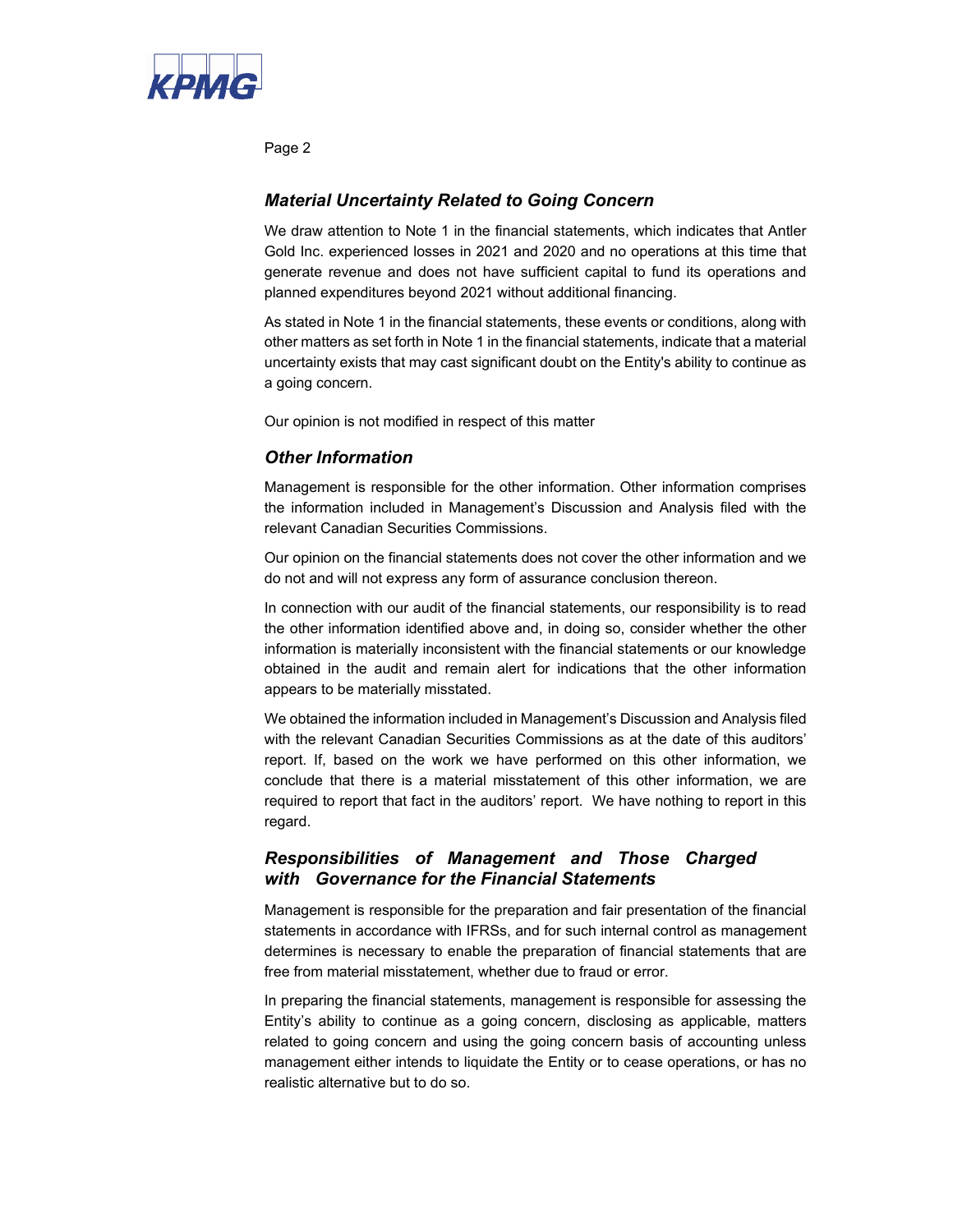

Page 3

Those charged with governance are responsible for overseeing the Entity's financial reporting process.

# *Auditors' Responsibilities for the Audit of the Financial Statements*

Our objectives are to obtain reasonable assurance about whether the financial statements as a whole are free from material misstatement, whether due to fraud or error, and to issue an auditors' report that includes our opinion.

Reasonable assurance is a high level of assurance, but is not a guarantee that an audit conducted in accordance with Canadian generally accepted auditing standards will always detect a material misstatement when it exists.

Misstatements can arise from fraud or error and are considered material if, individually or in the aggregate, they could reasonably be expected to influence the economic decisions of users taken on the basis of the financial statements.

As part of an audit in accordance with Canadian generally accepted auditing standards, we exercise professional judgment and maintain professional skepticism throughout the audit.

We also:

 Identify and assess the risks of material misstatement of the financial statements, whether due to fraud or error, design and perform audit procedures responsive to those risks, and obtain audit evidence that is sufficient and appropriate to provide a basis for our opinion.

The risk of not detecting a material misstatement resulting from fraud is higher than for one resulting from error, as fraud may involve collusion, forgery, intentional omissions, misrepresentations, or the override of internal control.

- Obtain an understanding of internal control relevant to the audit in order to design audit procedures that are appropriate in the circumstances, but not for the purpose of expressing an opinion on the effectiveness of the Entity's internal control.
- Evaluate the appropriateness of accounting policies used and the reasonableness of accounting estimates and related disclosures made by management.
- Conclude on the appropriateness of management's use of the going concern basis of accounting and, based on the audit evidence obtained, whether a material uncertainty exists related to events or conditions that may cast significant doubt on the Entity's ability to continue as a going concern. If we conclude that a material uncertainty exists, we are required to draw attention in our auditors' report to the related disclosures in the financial statements or, if such disclosures are inadequate, to modify our opinion. Our conclusions are based on the audit evidence obtained up to the date of our auditors' report. However, future events or conditions may cause the Entity to cease to continue as a going concern.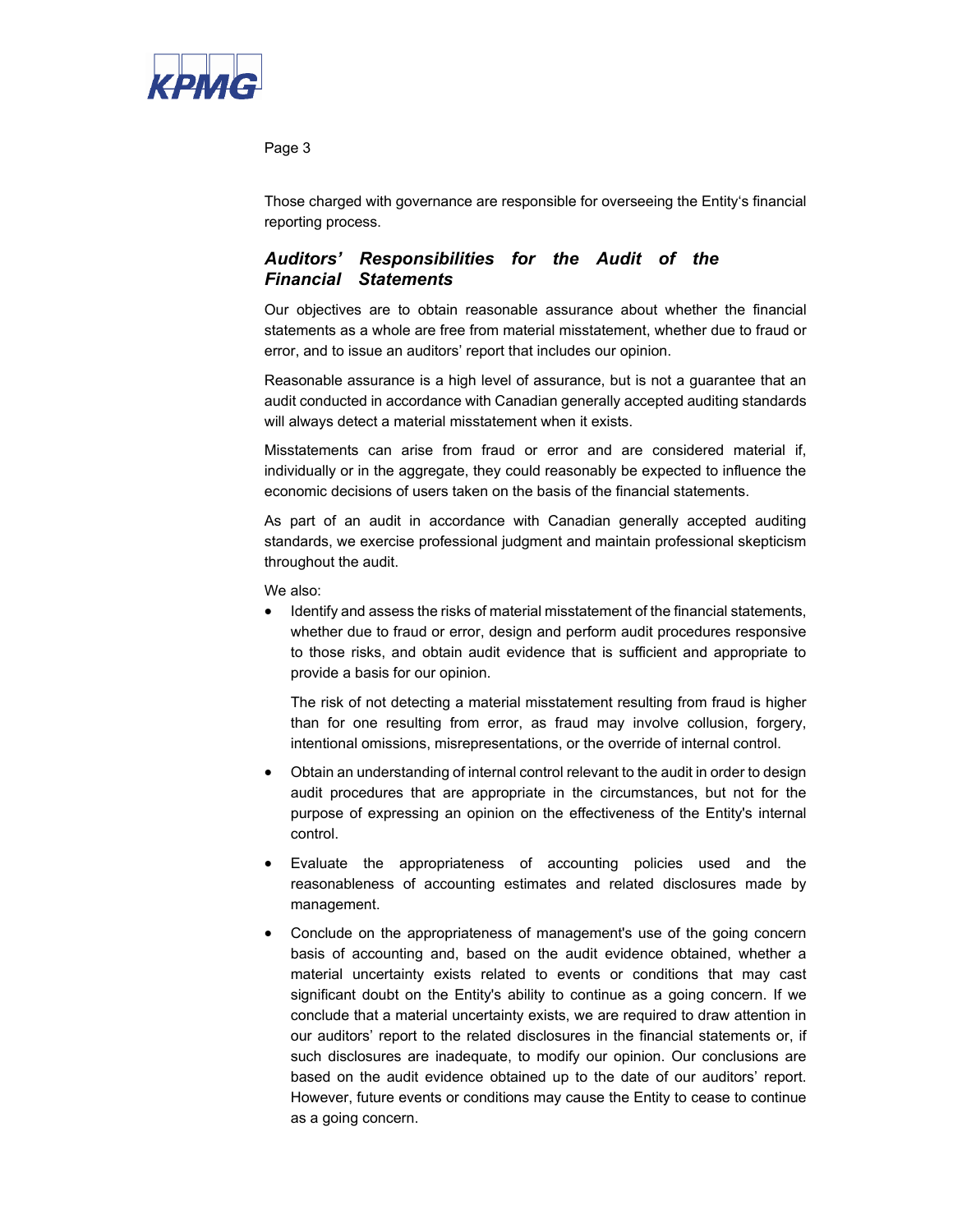

Page 4

- Evaluate the overall presentation, structure and content of the financial statements, including the disclosures, and whether the financial statements represents the underlying transactions and events in a manner that achieves fair presentation.
- Communicate with those charged with governance regarding, among other matters, the planned scope and timing of the audit and significant audit findings, including any significant deficiencies in internal control that we identify during our audit.
- Provide those charged with governance with a statement that we have complied with relevant ethical requirements regarding independence, and communicate with them all relationships and other matters that may reasonably be thought to bear on our independence, and where applicable, related safeguards.

 $kPMC$  14P

Chartered Professional Accountants The engagement partner on the audit resulting in this auditors' report is Carey Blair.

Halifax, Canada May 2, 2022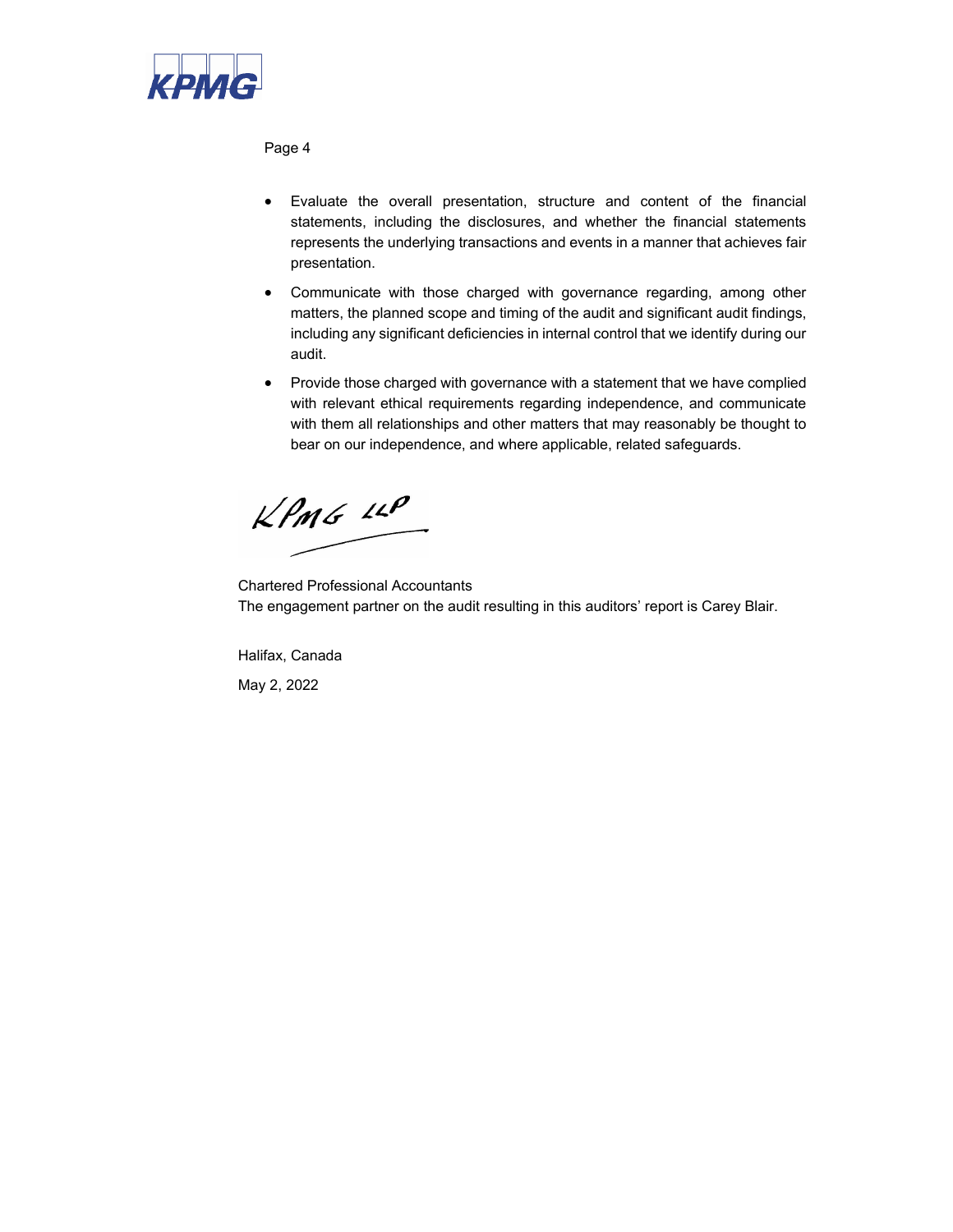# **Antler Gold Inc.** Consolidated Statements of Financial Position **As at December 31, 2021 and 2020**

*(Expressed in Canadian dollars unless otherwise indicated)*

|                                                  | As at<br>December 31,<br>2021 | As at<br>December 31,<br>2020 |
|--------------------------------------------------|-------------------------------|-------------------------------|
| <b>Assets</b>                                    | \$                            | \$                            |
| <b>Current assets</b>                            |                               |                               |
| Cash                                             | 338,511                       | 1,667,955                     |
| Amounts recoverable (note 4)                     | 65,046                        | 28,108                        |
| Prepaid expenses                                 | 30,841                        | 28,650                        |
| Investments (note 5)                             | 14,186                        | 19,486                        |
|                                                  | 448,584                       | 1,744,199                     |
| Property and equipment (note 6)                  | 34,268                        |                               |
| <b>Resource properties (note 7)</b>              |                               |                               |
| Acquisition costs                                | 146,740                       | 149,791                       |
| Exploration expenditures, net of recoveries      | 2,500,539                     | 1,228,112                     |
|                                                  | 2,647,279                     | 1,377,903                     |
|                                                  | 3,130,131                     | 3,122,102                     |
| <b>Liabilities</b><br><b>Current liabilities</b> |                               |                               |
| Accounts payable and accrued liabilities         | 241,290                       | 161,646                       |
| Shareholders' equity (note 8)                    |                               |                               |
| <b>Capital stock</b>                             | 8,306,148                     | 7,965,214                     |
| <b>Warrants</b>                                  | 1,610,618                     | 1,455,848                     |
| <b>Contributed surplus</b>                       | 1,675,673                     | 1,256,962                     |
| Deficit                                          | (8,703,598)                   | (7,717,568)                   |
|                                                  | 2,888,841                     | 2,960,456                     |
|                                                  | 3,130,131                     | 3,122,102                     |

# **Going concern (note 1) Commitments (note 12) Subsequent events (note 13)**

# **Approved on behalf of the Board of Directors**

(signed) "*Jim Megann*", Director (signed) "*Daniel Whittaker*", Director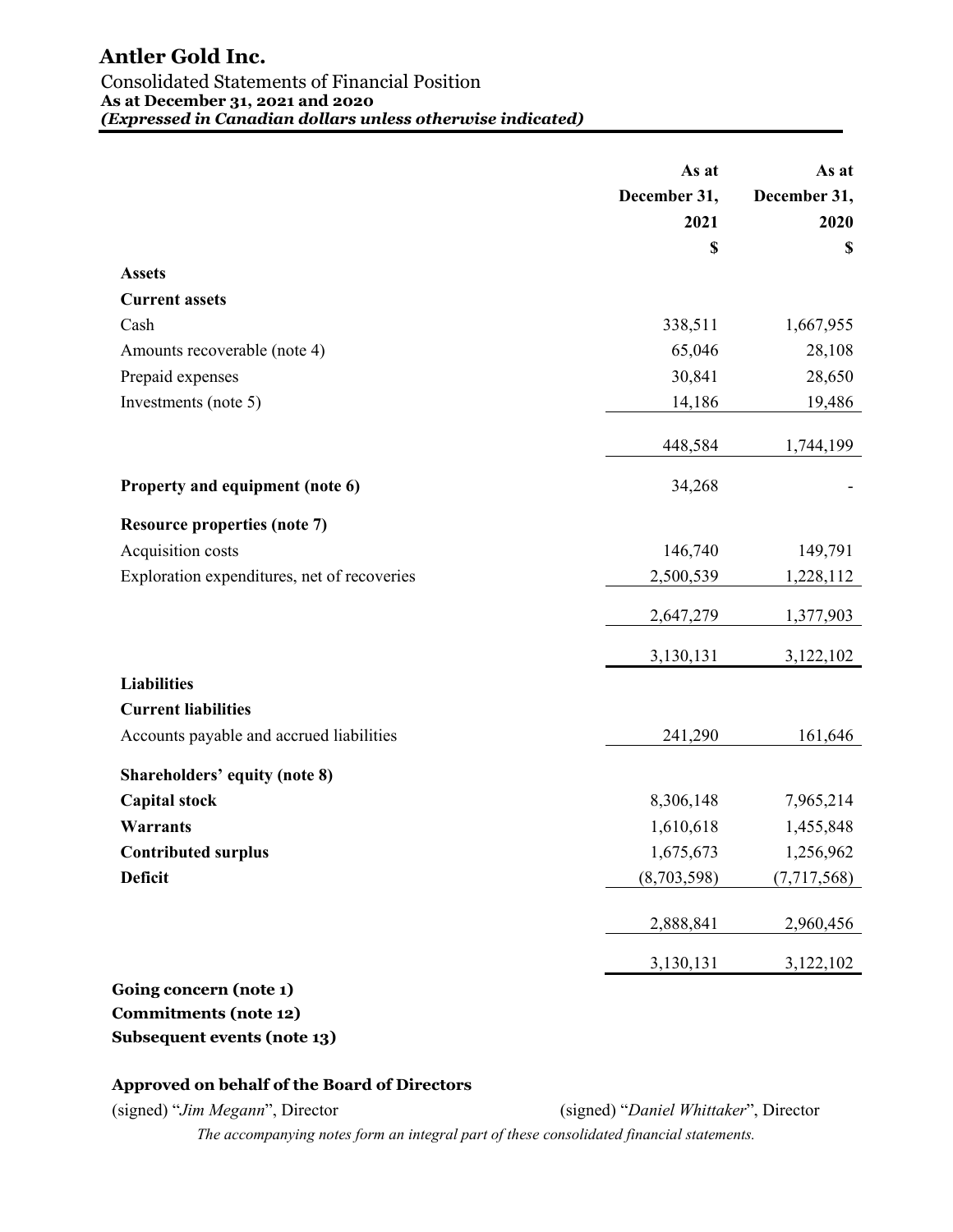# **Antler Gold Inc.**

#### Consolidated Statements of Loss and Comprehensive Loss **For the years ended December 31, 2021 and 2020** *(Expressed in Canadian dollars unless otherwise indicated)*

|                                                                  | <b>Year ended</b> | <b>Year ended</b> |
|------------------------------------------------------------------|-------------------|-------------------|
|                                                                  | December 31,      | December 31,      |
|                                                                  | 2021              | 2020              |
|                                                                  | \$                | \$                |
| <b>Expenses</b>                                                  |                   |                   |
| Professional fees                                                | 72,090            | 66,923            |
| Consulting fees                                                  | 280,255           | 286,977           |
| Regulatory and filing fees                                       | 25,734            | 30,683            |
| Share-based compensation                                         | 418,711           | 593,463           |
| Travel                                                           |                   | 28,971            |
| Office costs                                                     | 56,508            | 46,421            |
| Insurance                                                        | 16,099            | 12,019            |
| Foreign exchange loss (gain)                                     | 14,877            | (7, 582)          |
| Property investigation fees                                      | 15,885            | 80,119            |
| Depreciation                                                     | 278               |                   |
| Write-down of resource properties (note 7)                       | 80,293            |                   |
|                                                                  | 980,730           | 1,137,994         |
| Unrealized loss (gain) on investments (note 5)                   | 5,300             | (7,502)           |
| Net loss and comprehensive loss for the year                     | 986,030           | 1,130,492         |
| Weighted-average number of shares outstanding<br>during the year | 62,935,885        | 56,016,689        |
| Basic and diluted loss per share                                 | (0.016)           | (0.020)           |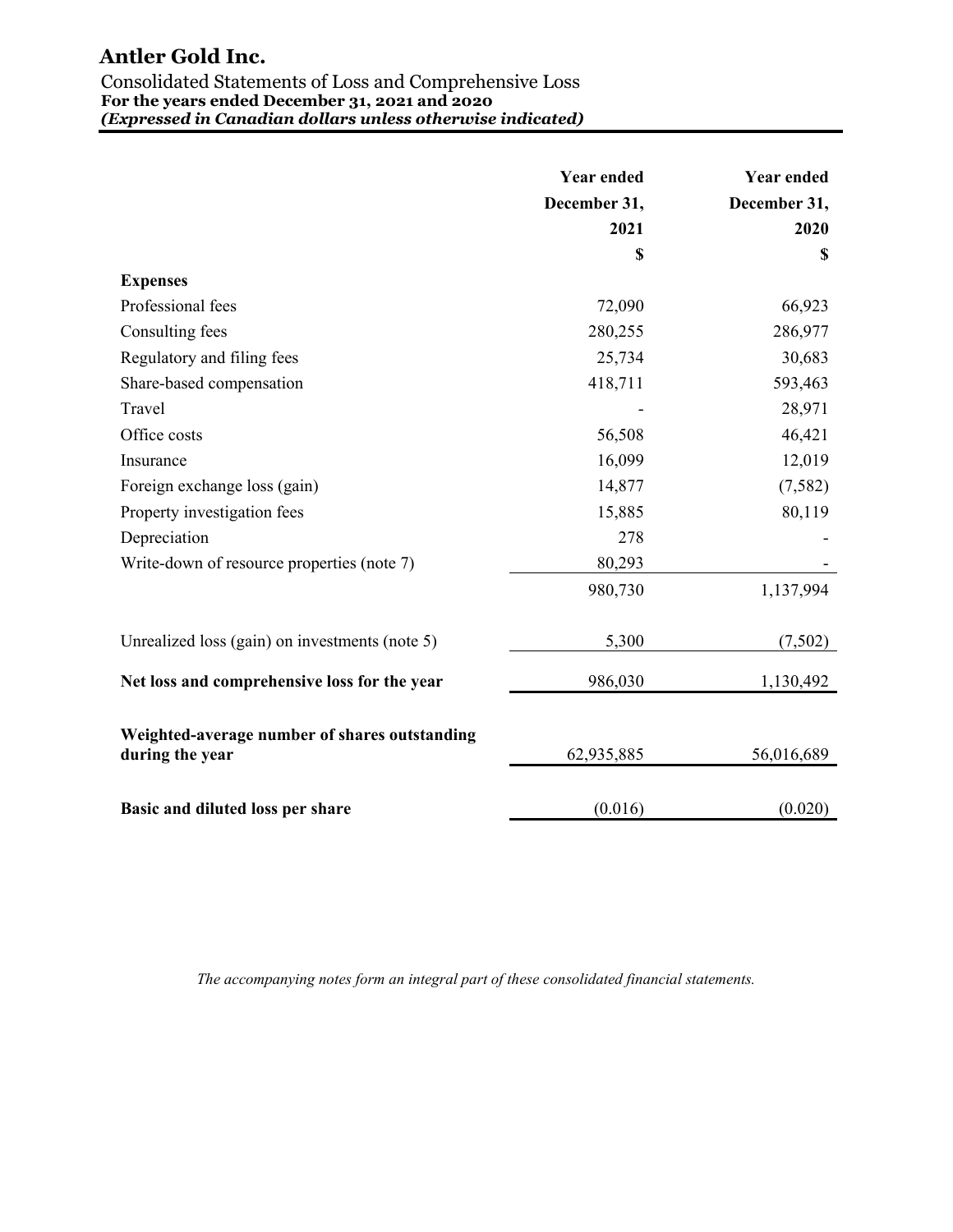# **Antler Gold Inc.**

#### Consolidated Statements of Changes in Equity **Years ended December 31, 2021 and 2020** *(Expressed in Canadian dollars unless otherwise indicated)*

|                                             | Common<br><b>Shares</b> | <b>Share</b><br>Capital | <b>Warrants</b> | <b>Warrants</b> | Contributed<br><b>Surplus</b> | <b>Deficit</b> | <b>Total</b><br><b>Equity</b> |
|---------------------------------------------|-------------------------|-------------------------|-----------------|-----------------|-------------------------------|----------------|-------------------------------|
|                                             | #                       | \$                      | #               | \$              | S                             | \$             | \$                            |
| <b>Balance – December 31, 2019</b>          | 45,691,818              | 6,740,337               | 243,943         | 26,247          | 663,499                       | (6,587,076)    | 843,007                       |
| Units issued for cash (note 8)              | 23,500,000              | 2,590,181               | 11,750,000      | 1,099,819       |                               |                | 3,690,000                     |
| Financing issue costs (note 8)              |                         | (305, 585)              |                 |                 |                               |                | (305, 585)                    |
| Broker warrants (note 8)                    |                         | (356, 029)              | 1,308,400       | 356,029         |                               |                |                               |
| Shares cancelled (note 7)                   | (8,220,000)             | (780,900)               |                 |                 |                               |                | (780,900)                     |
| Shares issued pursuant to resource property |                         |                         |                 |                 |                               |                |                               |
| agreements (note 7)                         | 132,430                 | 14,372                  |                 |                 |                               |                | 14,372                        |
| Warrants exercised (note 8)                 | 243,943                 | 62,838                  | (243, 943)      | (26, 247)       |                               |                | 36,591                        |
| Share-based compensation                    |                         |                         |                 |                 | 593,463                       |                | 593,463                       |
| Loss for the year                           |                         |                         |                 |                 |                               | (1,130,492)    | (1, 130, 492)                 |
| <b>Balance - December 31, 2020</b>          | 61,348,191              | 7,965,214               | 13,058,400      | 1,455,848       | 1,256,962                     | (7,717,568)    | 2,960,456                     |
| Units issued for cash (note 8)              | 5,000,000               | 345,230                 | 2,500,000       | 154,770         |                               |                | 500,000                       |
| Financing issue costs (note 8)              |                         | (8,296)                 |                 |                 |                               |                | (8,296)                       |
| Shares issued pursuant to resource property |                         |                         |                 |                 |                               |                |                               |
| agreements (note 7)                         | 17,077                  | 4,000                   |                 |                 |                               |                | 4,000                         |
| Share-based compensation                    |                         |                         |                 |                 | 418,711                       |                | 418,711                       |
| Loss for the year                           |                         |                         |                 |                 |                               | (986, 030)     | (986,030)                     |
| <b>Balance – December 31, 2021</b>          | 66, 365, 268            | 8,306,148               | 15,558,400      | 1,610,618       | 1,675,673                     | (8,703,598)    | 2,888,841                     |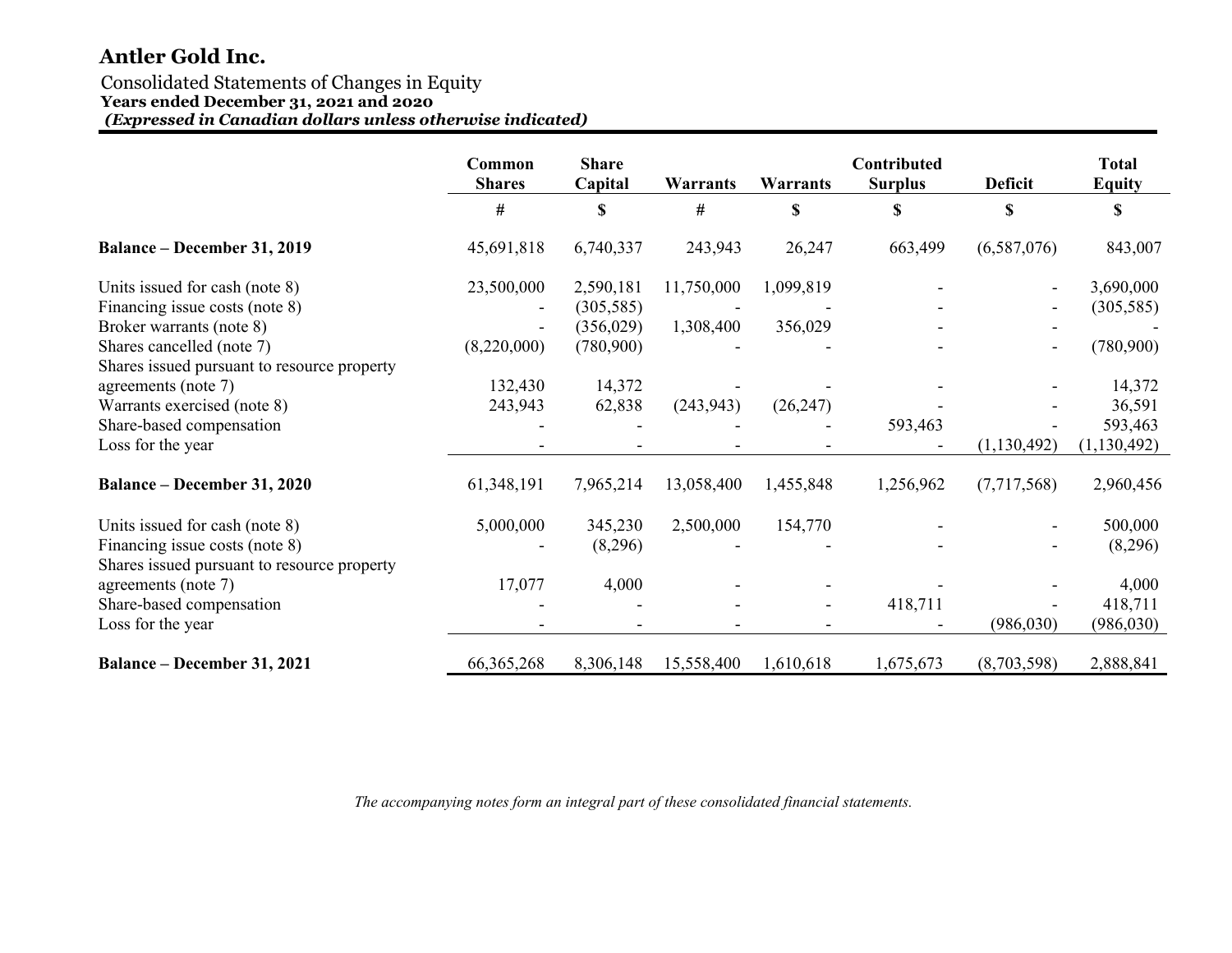|                                                                            | <b>Year ended</b> | <b>Year ended</b> |
|----------------------------------------------------------------------------|-------------------|-------------------|
|                                                                            | December 31,      | December 31,      |
|                                                                            | 2021              | 2020              |
|                                                                            | \$                | \$                |
| Cash provided by (used in)                                                 |                   |                   |
| <b>Operating activities</b>                                                |                   |                   |
| Loss for the year                                                          | (986, 030)        | (1,130,492)       |
| Non-cash items:                                                            |                   |                   |
| Share-based compensation                                                   | 418,711           | 593,463           |
| Unrealized loss (gain) on investments                                      | 5,300             | (7,502)           |
| Depreciation                                                               | 278               |                   |
| Write-down of resource properties                                          | 80,293            |                   |
|                                                                            | (481, 448)        | (544, 531)        |
| Net changes in non-cash working capital balances related to<br>operations: |                   |                   |
| Increase in amounts recoverable                                            | (36,938)          | (9,421)           |
| Increase in prepaid expenses                                               | (2,191)           | (11,888)          |
| Increase (decrease) in accounts payable and accrued liabilities            | 156,912           | (84, 835)         |
|                                                                            | (363, 665)        | (650, 675)        |
| <b>Investing activities</b>                                                |                   |                   |
| Acquisition of equipment                                                   | (46,938)          |                   |
| Resource property additions, net of recoveries                             | (1,410,545)       | (1, 132, 393)     |
|                                                                            | (1,457,483)       | (1, 132, 393)     |
| <b>Financing activities</b>                                                |                   |                   |
| Proceeds from issuance of common shares – net of issuance costs            | 491,704           | 3,384,415         |
| Proceeds from the exercise of warrants                                     |                   | 36,591            |
|                                                                            | 491,704           | 3,421,006         |
| Increase (decrease) in cash during the year                                | (1,329,444)       | 1,637,938         |
| Cash – Beginning of year                                                   | 1,667,955         | 30,017            |
| Cash - End of year                                                         | 338,511           | 1,667,955         |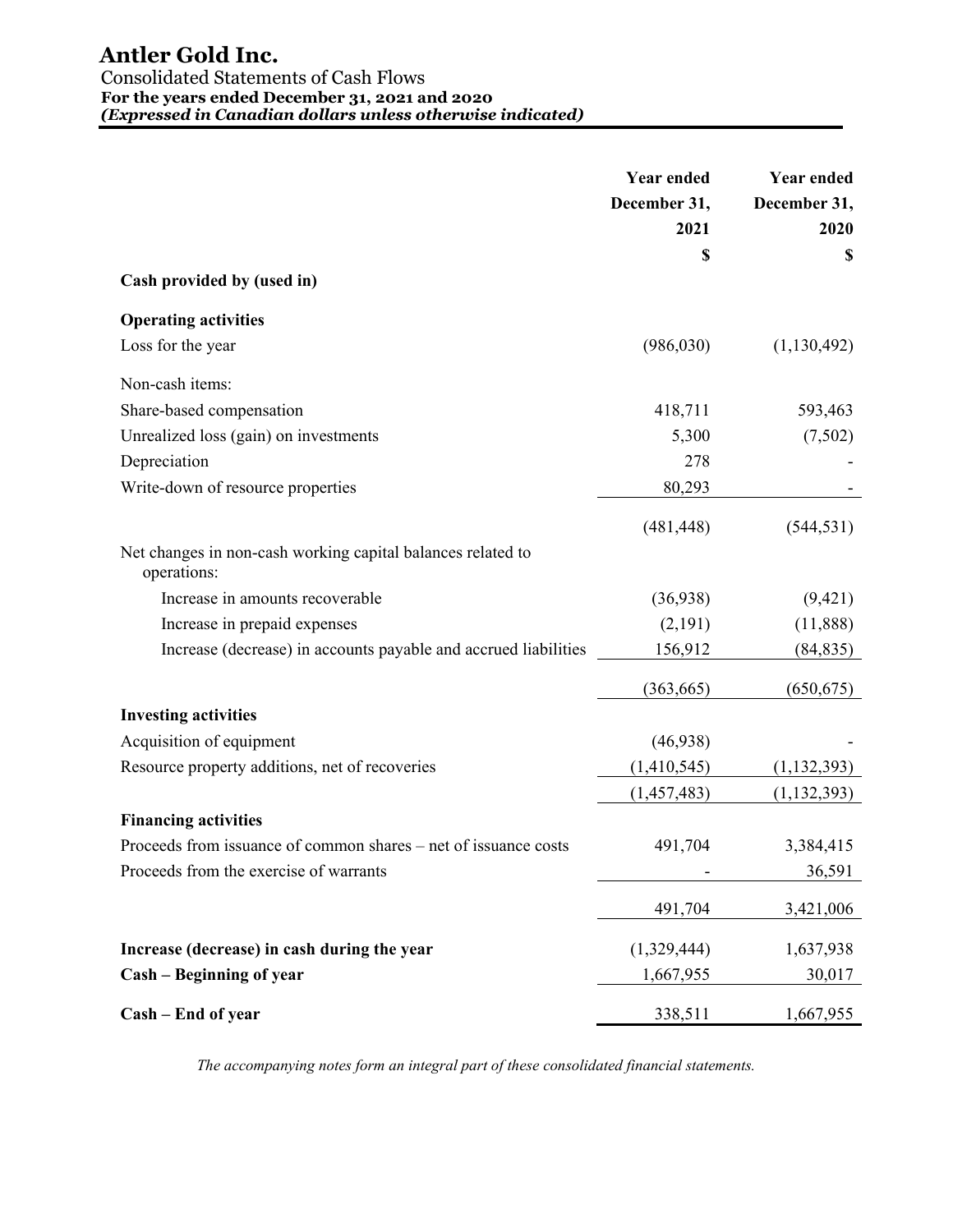#### **1. Nature of operations and going concern**

#### **Nature of operations**

Antler Gold Inc. ("Antler" or the "Company") was incorporated under the Canada Business Corporations Act on March 23, 2016. Antler is classified as a Tier 2 Company as defined in the TSX Venture Exchange (the "TSXV" or the "Exchange") Policies. The principal business of the Company is the exploration and development of resource properties. The Company's corporate and registered office is located at 1969 Upper Water Street, Suite 2001, Halifax, Nova Scotia, B3J 3R7.

The Company is in the process of exploring its resource properties and has not yet determined whether these properties contain reserves that are economically recoverable. To date, the Company has not earned significant revenues and is considered to be in the exploration stage.

#### **Going concern**

These consolidated financial statements have been prepared in accordance with IFRS applicable to a going concern. The going concern basis of presentation assumes that Antler will continue in operation for the foreseeable future and be able to realize its assets and discharge its liabilities and commitments in the normal course of business. In assessing whether the going concern assumption is appropriate, management takes into account all available information about the future, which is at least, but is not limited to, twelve months from the end of the reporting period. Management is aware, in making its assessment, of material uncertainties related to events or conditions that may cast significant doubt upon the Company's ability to continue as a going concern, as described in the following paragraphs.

The Company incurred a net loss of \$986,030 for the year ended December 31, 2021 (2020 – net loss of \$1,130,492) and has no operations at this time which will generate revenue. Management estimates current working capital may not be sufficient to fund all of the Company's planned expenditures. The ability of the Company to continue as a going concern and to realize the carrying value of its assets and discharge its liabilities when due is dependent on the successful issue of equity to investors. There is no certainty that investors will subscribe to future offerings of equity by the Company. These matters indicate that a material uncertainty exists that may cast significant doubt on the Company's ability to continue as a going concern and, therefore, that it may not be able to realize its assets and discharge its liabilities in the normal course of business.

The consolidated financial statements do not reflect adjustments that would be necessary if the going concern assumption were not appropriate. If the going concern basis was not appropriate for these consolidated financial statements, adjustments would be necessary to the carrying values of assets and liabilities, the reported revenues and expenses, and the statement of financial position classifications used.

#### **2. Significant accounting policies**

#### **Statement of compliance**

These consolidated financial statements of the Company have been prepared in accordance with IFRS. These consolidated financial statements were authorized for issuance by the Board of Directors of the Company on May 2, 2022.

#### **Basis of presentation**

These consolidated financial statements include the accounts of the Company and its wholly-owned subsidiaries, 6321593 Canada Inc., Minera Zapoteca, S.A. de C.V., Antler Gold Namibia (Proprietary)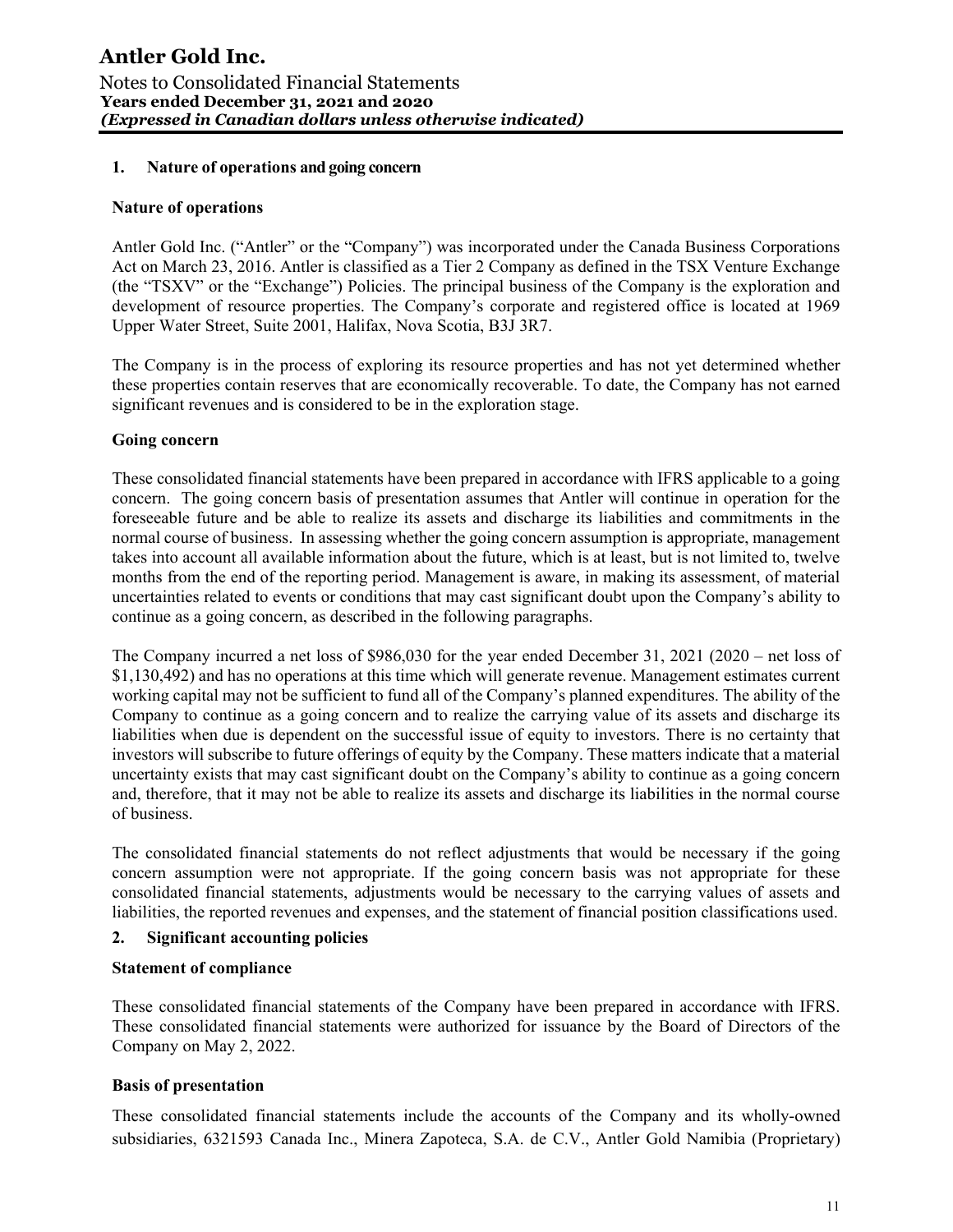Limited, and Antler Exploration Zambia Limited. A shell subsidiary, Antler Gold Namibia (Proprietary) Limited ("Antler Pty"), was purchased from an independent third party for a nominal amount during the year ended December 31, 2020. The Company used Antler Pty to acquire certain properties in Namibia. A second subsidiary, Antler Exploration Zambia Limited ("Antler Zambia") was incorporated by Antler during the year ended December 31, 2021.

All intercompany transactions and balances have been eliminated on consolidation of the accounts. These financial statements have been prepared on a historical cost basis except for any financial assets and liabilities classified as fair value through profit and loss ("FVTPL"). The Company's functional currency is the Canadian dollar, and these consolidated financial statements are presented in Canadian dollars.

# **a) Resource properties and related exploration costs:**

Pre-exploration expenditures are expensed as incurred. All direct costs related to the acquisition of resource property interests are capitalized by property. Exploration and evaluation costs are capitalized.

Resource properties are initially measured at cost and include expenditures on acquisition of rights to explore, studies, exploratory drilling, trenching, sampling, metallurgical studies, and other direct costs related to exploration or evaluation of a project. General and administrative costs are only included in the measurement of exploration and evaluation costs where they are related directly to supporting exploration activities in a particular area of interest.

Where a project is determined to be technically and commercially feasible and a decision has been made to proceed with development with respect to a particular area of interest, the relevant resource property asset is tested for impairment and the balance is reclassified as a resource property in property and equipment.

# **b) Share-basedcompensation**

The Company has a share-based compensation plan that is described in note 8. Awards of options to employees and others providing similar services under this plan are expensed based on the estimated fair value of the options at the grant date, with a corresponding credit to contributed surplus in shareholders' equity. Fair value is measured using the Black-Scholes pricing model. If the options are subject to a vesting period, the compensation cost is recognized over this period, based on the Company's estimate of the shares that will eventually vest.

Equity-settled share-based payment transactions with parties other than employees and those providing similar services are measured at the fair value of the goods or services received, except where that fair value cannot be estimated reliably, in which case they are measured at the fair value of the equity instruments granted, measured at the date the entity obtains the goods or the counterparty renders the service.

Consideration paid by employees on the exercise of stock options is credited to share capital together with the amounts originally recorded as share-based compensation in contributed surplus related to the exercised options.

#### **c) Share issuance costs**

Costs directly attributable to the raising of capital are charged against the related share capital. Costs related to shares not yet issued are recorded as deferred share issuance costs. These costs are deferred until the issuance of the shares to which the costs relate, at which time the costs will be charged against the related share capital or charged to operations if the shares are not issued.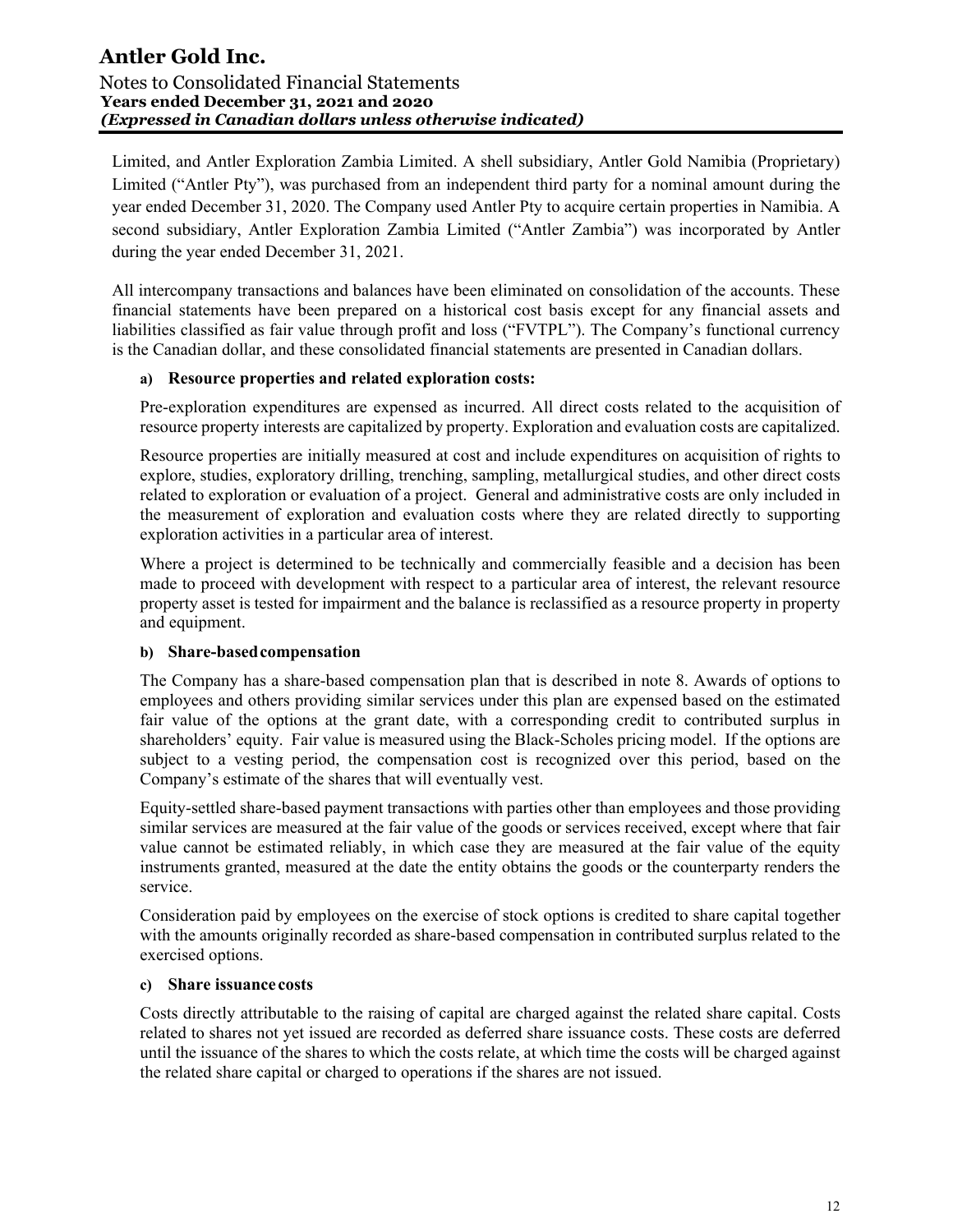#### **d) Loss per share**

The Company presents basic and diluted earnings per share data for its common shares. Basic earnings per share is calculated by dividing earnings attributable to equity shareholders by the weighted-average number of common shares outstanding during the period. Diluted earnings per share are determined by adjusting the weighted-average number of common shares for the dilutive effect of share-based payments, employee incentive share units, and warrants using the treasury stock method (if, and when, applicable). Under this method, stock options, whose exercise price is less than the average market price of the Company's common shares, are assumed to be exercised and the proceeds used to repurchase common shares at the average market price for the period. The incremental number of common shares issued under stock options and repurchased from proceeds is included in the calculation of diluted earnings per share.

# **e) Property and equipment**

Property and equipment is measured at cost less accumulated amortization. Depreciation is calculated using the declining-balance method at the annual rate of 30% for office equipment and vehicles.

# **f) Income taxes**

The Company uses the liability method of accounting for income taxes.

Deferred income tax assets and liabilities are recognized for the future tax consequences attributable to differences between the financial statement carrying amounts of existing assets and liabilities and their respective tax bases. Deferred tax assets and liabilities are measured using the enacted or substantively enacted tax rates expected to apply when the asset is realized or the liability is settled. The effect on deferred tax assets or liabilities of a change in tax rates is recognized in income in the period that substantive enactment or enactment occurs.

Deferred income tax liabilities are recognized for all taxable temporary differences, except:

- Where the deferred income tax liability arises from the initial recognition of goodwill or of an asset or liability in a transaction that is not a business combination and, at the time of the transaction, affects neither the accounting profit nor taxable profit; and
- In respect of taxable temporary differences associated with investments in subsidiaries, and interests in joint ventures, where the timing of the reversal of the temporary differences can be controlled by the parent, or venture and it is probable that the temporary differences will not reverse in the foreseeable future.

Deferred income tax assets are recognized for all deductible temporary differences, carry forward of unused tax credits and unused tax losses, to the extent that it is probable that taxable profit will be available against which the deductible temporary differences, and the carry forward of unused tax credits and unused tax losses can be utilized, except:

- When results from the initial recognition of an asset or liability in a transaction that is not a business combination and, at the time of the transaction, affects neither the accounting profit nor taxable profit or loss; and
- In respect of deductible temporary differences associated with investments in subsidiaries, and interests in joint ventures, deferred income tax assets are recognized only to the extent that it is probable that the temporary differences will reverse in the foreseeable future and taxable profit will be available against which the temporary differences can be utilized.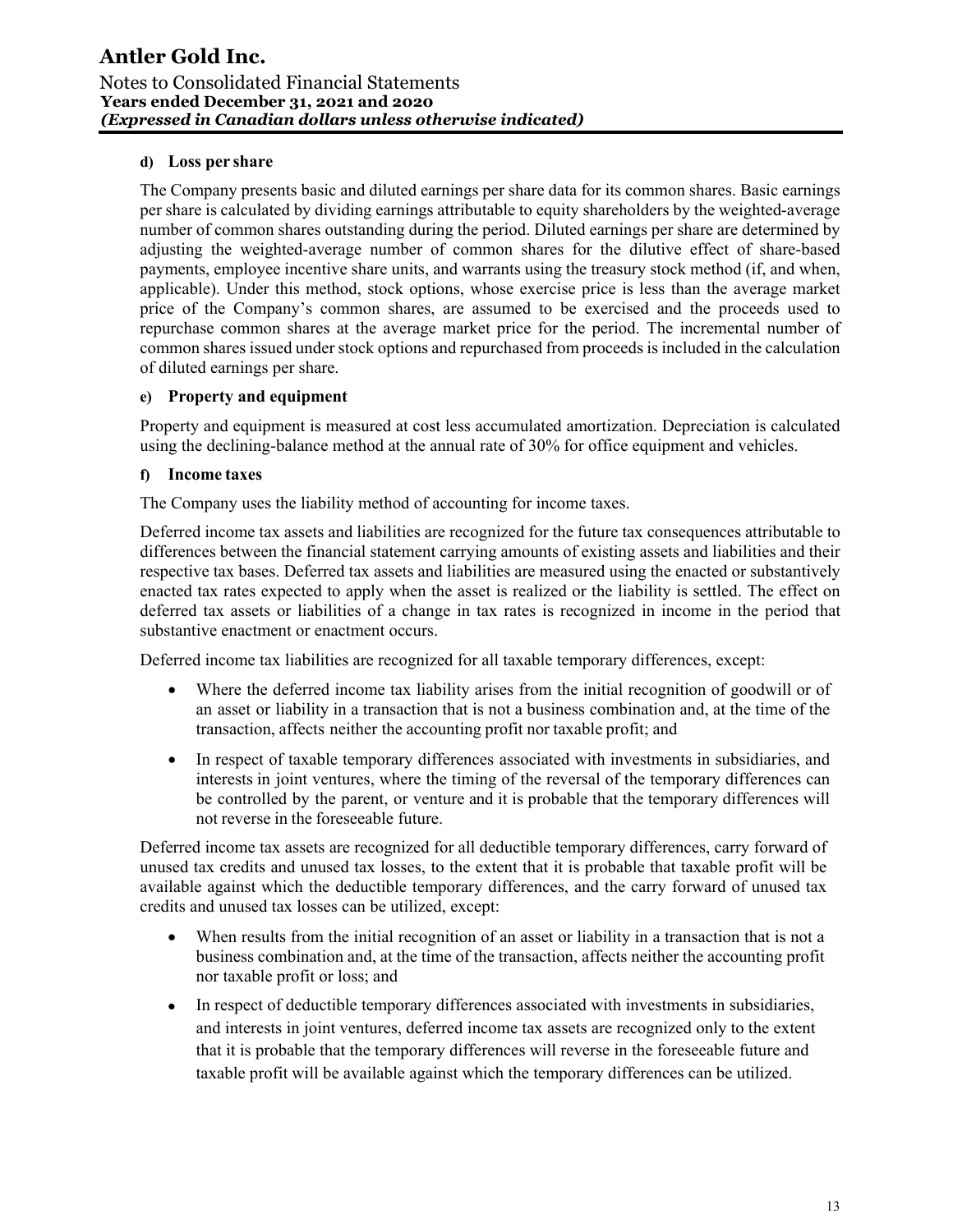#### **g) Financial instruments**

Financial assets and financial liabilities are recognized when the Company becomes a party to the contractual provisions of a financial instrument. On initial recognition, financial assets are classified and measured at amortized cost, fair value through profit or loss ("FVTPL") or fair value through other comprehensive income ("FVOCI"). A financial asset is measured at amortized cost if it meets both of the following conditions and is not designated as at FVTPL: (i) it is held within a business model whose objective is to holds assets to collect contractual cash flows, and (ii) its contractual terms give rise on specified dates to cash flows that are solely payments of principal and interest on the principal amount outstanding. Financial assets that do not qualify to be measured at amortized cost of FVOCI or have been elected so at initial adoption are classified at FVTPL. The Company may elect on initial recognition of an equity investment to irrevocable classify it as FVOCI. Financial liabilities are recognized at amortized cost unless the Company elects to classify them as FVTPL on initial recognition.

Transaction costs that are directly attributable to the acquisition or issue of financial assets and financial liabilities (other than financial assets and financial liabilities classified as FVTPL) are added to or deducted from the fair value of the financial assets or financial liabilities, as appropriate, on initial recognition. Transaction costs directly attributable to the acquisition of financial assets or financial liabilities classified as FVTPL are recognized immediately in the statement of loss and comprehensive loss.

The Company's financial instruments are classified as follows:

| <b>Asset / Liability</b>                 | <b>Classification</b> |
|------------------------------------------|-----------------------|
| Cash                                     | Amortized cost        |
| Amounts recoverable                      | Amortized cost        |
| Investments                              | <b>FVTPL</b>          |
| Accounts payable and accrued liabilities | Amortized cost        |

#### *Impairment of financial assets at amortized cost*

The Company recognizes an allowance using the Expected Credit Loss ("ECL") model on financial assets classified as amortized cost. The Company has elected to use the simplified approach for measuring ECL by using a lifetime expected loss allowance for all amounts recoverable. Under this model, impairment provisions are based on credit risk characteristics and days past due. When there is no reasonable expectation of collection, financial assets classified as amortized cost are written off. Indications of credit risk arise based on failure to pay and other factors. Should objective events occur after an impairment loss is recognized, a reversal of impairment is recognized in the statement of loss and comprehensive loss.

#### *Offsetting financial instruments*

Financial assets and financial liabilities are offset and the net amount reported on the statements of financial position if, and only if, there is a currently enforceable legal right to offset the recognized amounts and there is an intention to settle on a net basis, or to realize the asset and settle the liability simultaneously.

#### **h) Use of estimates and judgments**

The preparation of consolidated financial statements in conformity with IFRS requires management to make estimates, judgments and assumptions that affect the reported amounts of assets and liabilities and disclosures of contingent assets and liabilities at the date of the consolidated financial statements and the reported amounts of revenues and expenses during the period. These estimates are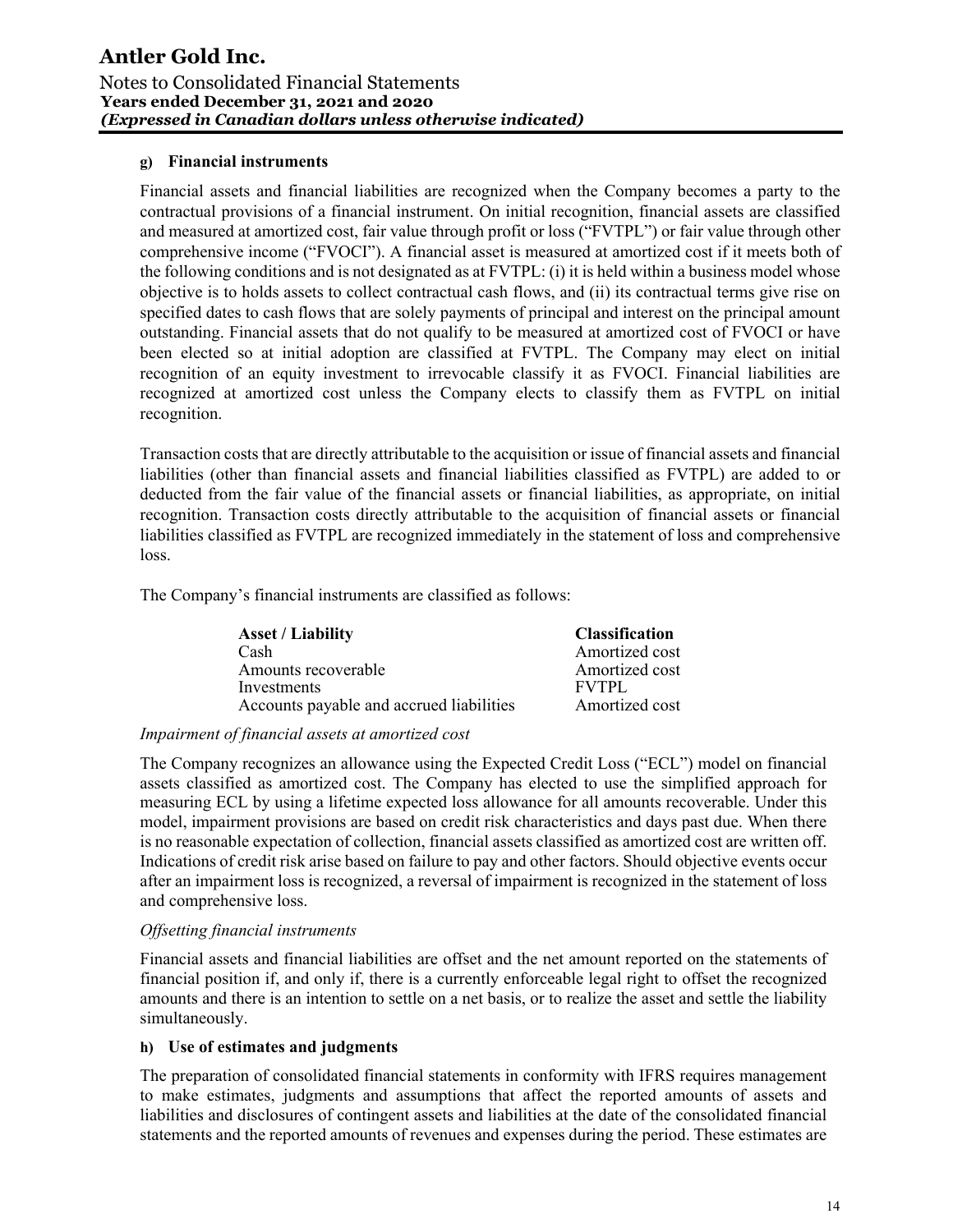based on historical experience, current and future economic conditions, and other factors, including expectations of future events that are believed to be reasonable under the circumstances. The determination of estimates requires the exercise of judgments based on various assumptions and other factors such as historical experience and current and expected economic conditions. Actual results may differ from those estimates.

Critical accounting estimates and judgments:

#### *Asset acquisitions*

The Company applies judgment in determining whether the exploration and evaluation assets it acquires are considered to be asset acquisitions or business combinations. Key factors in this determination are whether reserves have been established, whether the project is capable of being managed as a business by a market participant, and the nature of the additional work to convert resources into reserves.

#### *Estimate of recovery for non-financial assets*

Events or changes in circumstances may give rise to significant impairment charges or reversals of impairment in a particular year. In accordance with the Company's accounting policy, each nonfinancial asset unit is evaluated every reporting period to determine whether there are any indications of impairment. If any such indication exists, a formal estimate of recoverable amount is made and an impairment loss is recognized to the extent that carrying amount exceeds recoverable amount. The recoverable amount of an asset or cash generating unit is measured at the higher of fair value less costs to sell and value in use.

Value in use is generally determined as the present value of the estimated future cash flows, but only those expected to arise from the continued use of the asset in its present form and its eventual disposal. Present values are determined using a pretax discount rate that reflects current market assessments of the time value of money and the risks specific to the asset. Fair value less costs of disposal is determined based on the present value of estimated future cash flows from each long-lived asset or cash generating unit. The assumptions used in determining the fair value less costs of disposal are typically life of mine plans, long-term commodity prices, discount rates, foreign exchange rates, and net asset value multiples.

Future cash flow estimates are based on expected production and sales volumes, mineral prices (considering current and historical prices, price trends and related factors), reserves, operating costs, restoration and rehabilitation costs, and future capital expenditures.

#### *Share-based payments*

Equity-settled share-based payments issued to employees are measured at fair value (excluding the effect of non-market based vesting conditions) at the date of grant. Fair value is measured using the Black-Scholes pricing model and requires the exercise of judgment in relation to variables such as expected volatilities and expected lives based on information available at the time the fair value is measured.

#### *Taxation*

The Company's accounting policy for taxation requires management's judgment in assessing whether deferred tax assets are recognized on the statement of financial position. Deferred tax assets, including those arising from tax loss carry-forwards, capital losses, and temporary differences are recognized only where it is considered probable that they will be recovered, which is dependent on the generation of sufficient future taxable profits. Assumptions about the generation of future taxable profits depend on management's estimates of future cash flows. These depend on estimates of future production and sales volumes, mineral prices, reserves, operating costs, restoration and rehabilitation costs, capital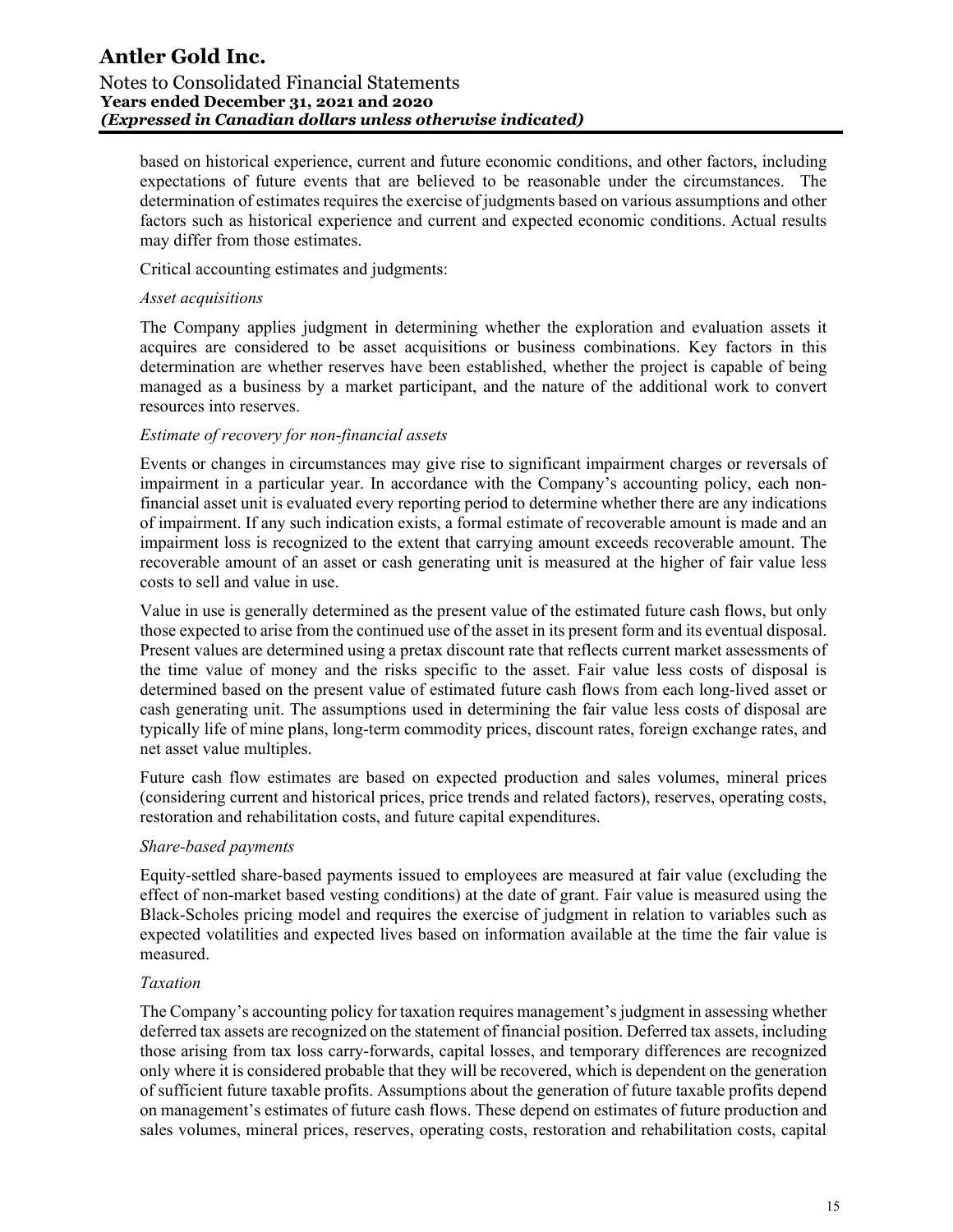expenditure, dividends, and other capital management transactions.

Judgments are also required about the application of income tax legislation. These judgments and assumptions are subject to risk and uncertainty, hence there is a possibility that changes in circumstances will alter expectations, which may impact the amount of deferred tax assets and deferred tax liabilities recognized on the statement of financial position and the amount of other tax losses and temporary differences not yet recognized. In such circumstances, some or all of the carrying amount of recognized deferred tax assets and liabilities may require adjustment, resulting in a corresponding credit or charge to the income statement.

# *COVID-19 Pandemic*

The outbreak of the novel strain of coronavirus, specifically identified as "SARS-CoV-2," and commonly referred to as "COVID-19", has resulted in governments worldwide enacting emergency measures to combat the spread of the virus. These measures, which include the implementation of travel bans, self-imposed quarantine periods and social distancing, have caused material disruption to businesses globally resulting in an economic slowdown. Global equity markets have experienced significant volatility. Governments and central banks have reacted with significant monetary and fiscal interventions designed to stabilize economic conditions. The duration and impact of the COVID-19 outbreak is unknown at this time, as is the efficacy of the government and central bank interventions. The Company incurred delays in its planned exploration activities in 2020 and 2021 due to COVID-19 restrictions. If future delays are required due to government-imposed restrictions, this may impact the Company's ability to meet obligations under current regulations or its agreements and may reduce its ability to source financing for future activities. However, it is not possible to reliably estimate the length and severity of these developments and the impact on the financial results and conditions of the Company in future periods at this time.

#### **i) Warrants**

From time to time, the Company issues warrants in conjunction with share capital. Proceeds are allocated between share capital and warrants based on the relative fair value of each instrument. The fair value of the warrants is estimated using an appropriate option price model. Warrants issued not in conjunction with share capital are valued based on the fair value of the service or goods received.

#### **j) New and revised IFRS Accounting Pronouncements**

#### *New accounting standards not yet adopted*

The IASB issued the following standards that have not been applied in preparing these consolidated financial statements, as their effective date falls within annual periods beginning after the year ended December 31, 2021.

i) IAS 1, Presentation of Financial Statements

On January 23, 2020, the IASB issued an amendment to IAS 1, Presentation of Financial Statements, providing a more general approach to the classification of liabilities. The amendment clarifies that the classification of liabilities as current or noncurrent depends on the rights existing at the end of the reporting period as opposed to the expectations of exercising the right for settlement of the liability. The amendments further clarify that settlement refers to the transfer of cash, equity instruments, other assets, or services to the counterparty. The amendments are effective for annual periods beginning on or after January 1, 2023 and are to be applied retrospectively, with early adoption permitted. The Company is currently assessing the financial impact of the amendments and expects to apply the amendments at the effective date.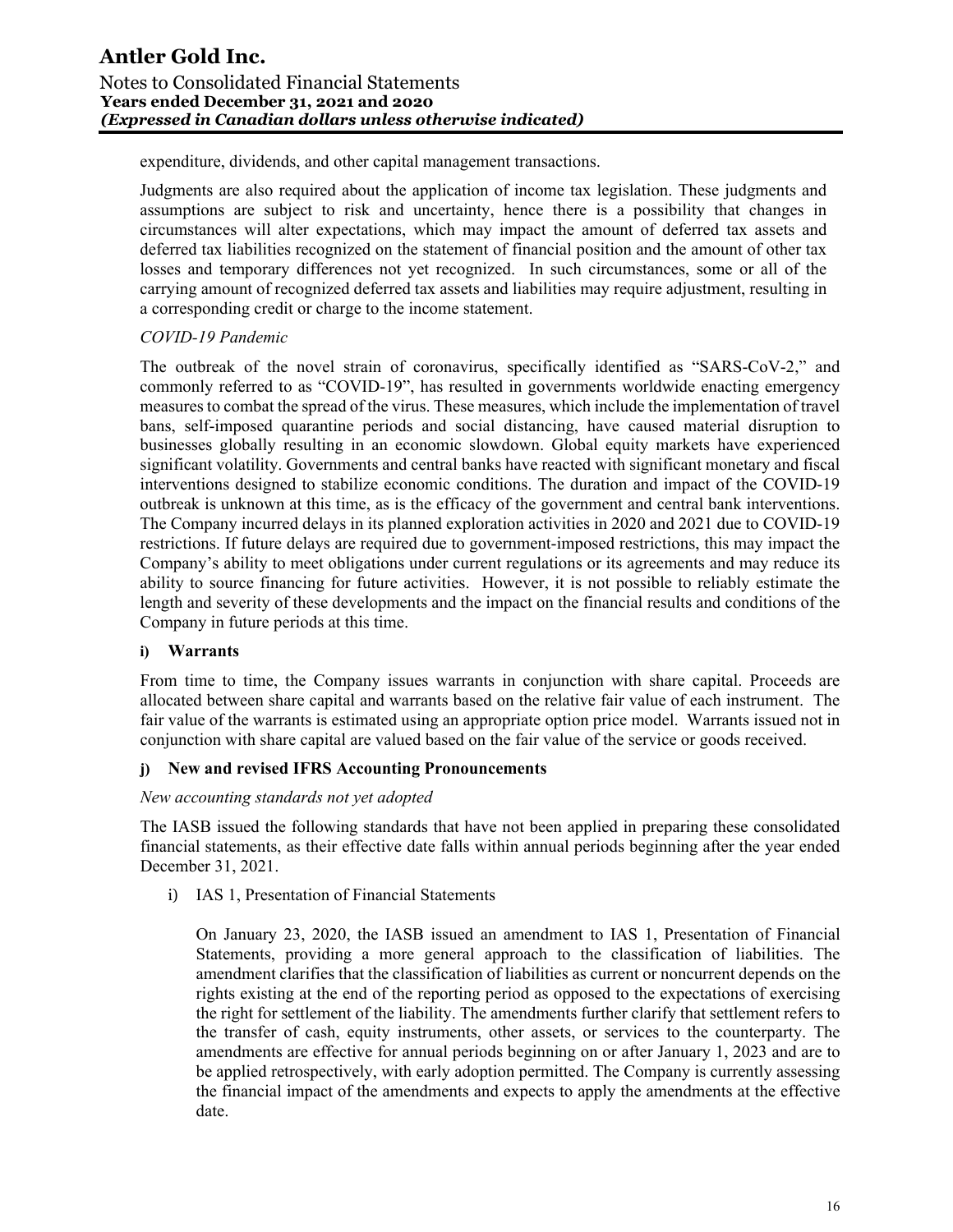ii) IAS 37, Provisions, Contingent Liabilities and Contingent Assets

On May 14, 2020, the IASB issued an amendment to IAS 37, Provisions, Contingent Liabilities and Contingent Assets, to specify which costs an entity includes in determining the cost of fulfilling a contract for the purpose of assessing whether the contract is onerous. The amendment specifies that the cost of fulfilling a contract comprises the costs that relate directly to the contract. Costs that relate directly to the contract can either be incremental costs of fulfilling the contract or an allocation of other costs that relate directly to fulfilling contracts. The amendments are effective for contracts for which the Company has not yet fulfilled all its obligations on or after January 1, 2022 with early adoption permitted. The Company has assessed the financial impact of the amendments, and the application of such amendments is not expected to have a material impact.

iii) IFRS 9, Financing Instruments

On May 14, 2020, the IASB issued an amendment to IFRS 9, Financial Instruments, clarifying which fees to include in the test in assessing whether to derecognize a financial liability. Only those fees paid or received between the borrower and the lender, including fees paid or received by either the entity or the lender on the other's behalf are included. The amendment is effective for annual periods beginning on or after January 1, 2022 with early adoption permitted. The Company has assessed the financial impact of the amendments, and the application of such amendments is not expected to have a material impact.

#### **3. Capital management**

Antler manages its capital structure and makes adjustments to it, based on the funds available to the Company, in order to continue as a going concern. The Company considers capital to be shareholders' equity. The Board of Directors does not establish quantitative return on capital criteria for management, but rather relies on the expertise of the Company's management to sustain future development of the business. There are no external restrictions on the Company's capital. No changes were made in the objectives, policies or processes for managing capital during the years ended December 31, 2021 and 2020.

#### **4. Amounts recoverable**

|                           | December 31,<br>2021 | December 31,<br>2020 |
|---------------------------|----------------------|----------------------|
|                           |                      |                      |
| Sales taxes recoverable   | 19,728               | 27,914               |
| Other amounts recoverable | 45,318               | 194                  |
|                           | 65,046               | 28,108               |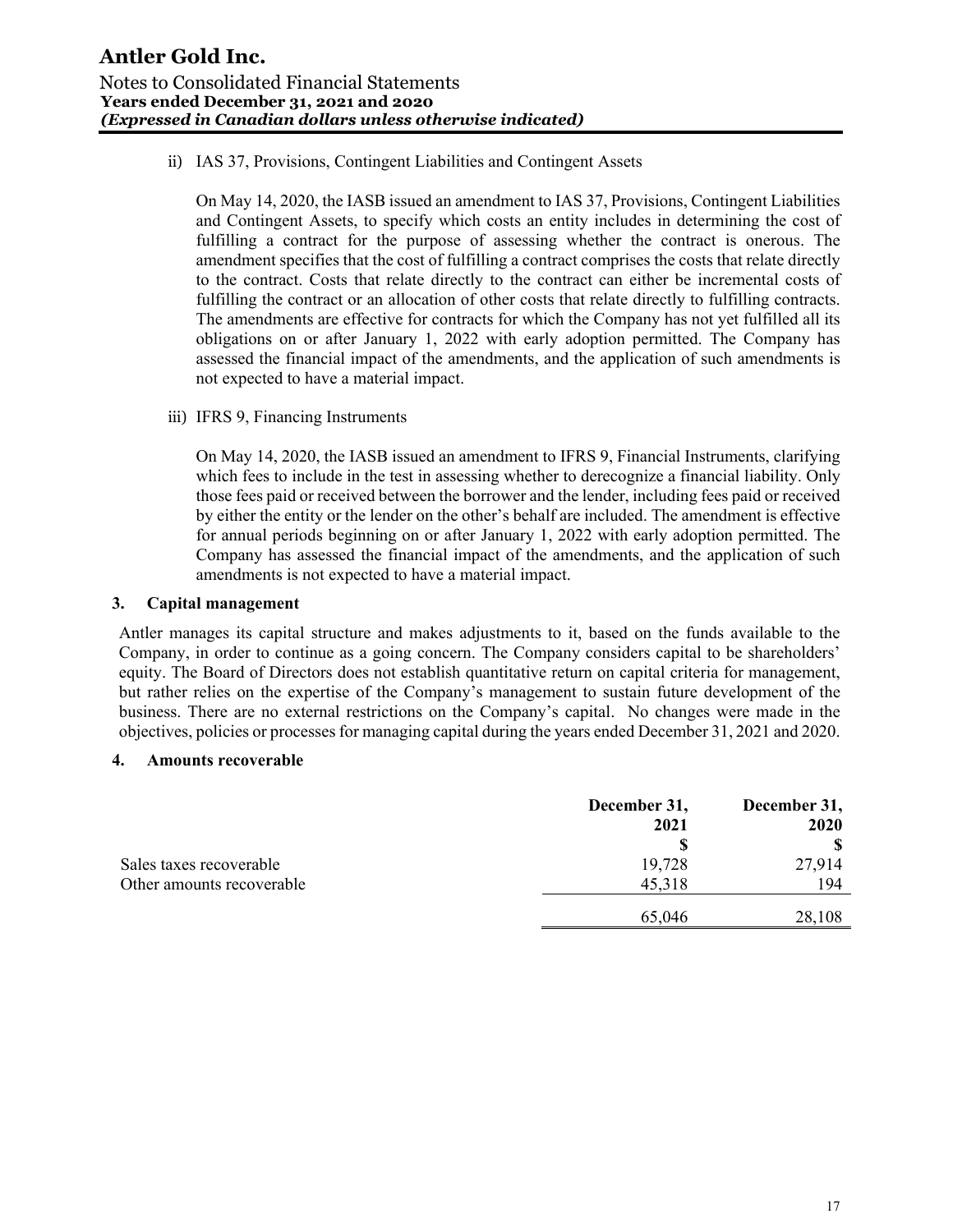#### **5. Investments**

Changes in the Company's equity investments during the years ended December 31, 2021 and 2020 are as follows:

|                                    | $\mathbf{s}$ |
|------------------------------------|--------------|
| Balance – January 1, 2020          | 11,984       |
| Fair value adjustment for the year | 7,502        |
| <b>Balance – December 31, 2020</b> | 19,486       |
| Fair value adjustment for the year | (5,300)      |
| <b>Balance – December 31, 2021</b> | 14,186       |

In accordance with the Company's accounting policy for equity investments, shares are recorded at fair value at the end of an accounting period, with any change in the fair value of the investments recorded on the statement of loss and comprehensive loss. During the year ended December 31, 2021, the Company recorded an unrealized loss of \$5,300 on its investments (December 31, 2020 - unrealized gain of \$7,502).

# **6. Property and equipment**

| Cost                            | <b>Exploration vehicles</b> | Office equipment | <b>Total</b> |
|---------------------------------|-----------------------------|------------------|--------------|
|                                 | \$                          | \$               | \$           |
| As at December 31, 2020         |                             |                  |              |
| Additions                       | 43,606                      | 3,332            | 46,938       |
| As at December 31, 2021         | 43,606                      | 3,332            | 46,938       |
|                                 |                             |                  |              |
| <b>Accumulated depreciation</b> | <b>Exploration vehicles</b> | Office equipment | <b>Total</b> |
|                                 | \$                          | \$               | \$           |
| As at December 31, 2020         |                             |                  |              |
| Depreciation                    | 12,392                      | 278              | 12,670       |
| As at December 31, 2021         | 12,392                      | 278              | 12,670       |
|                                 |                             |                  |              |
| <b>Carrying amount</b>          | <b>Exploration vehicles</b> | Office equipment | <b>Total</b> |
|                                 | \$                          | \$               | \$           |
| As at December 31, 2020         |                             |                  |              |
| As at December 31, 2021         | 31,214                      | 3,054            | 34,268       |

During the year ended December 31, 2021, the Company purchased exploration vehicles at a cost of \$43,606 and office equipment of \$3,332. Depreciation of \$12,392 was capitalized to resource properties during the year (December 31, 2020 - \$nil).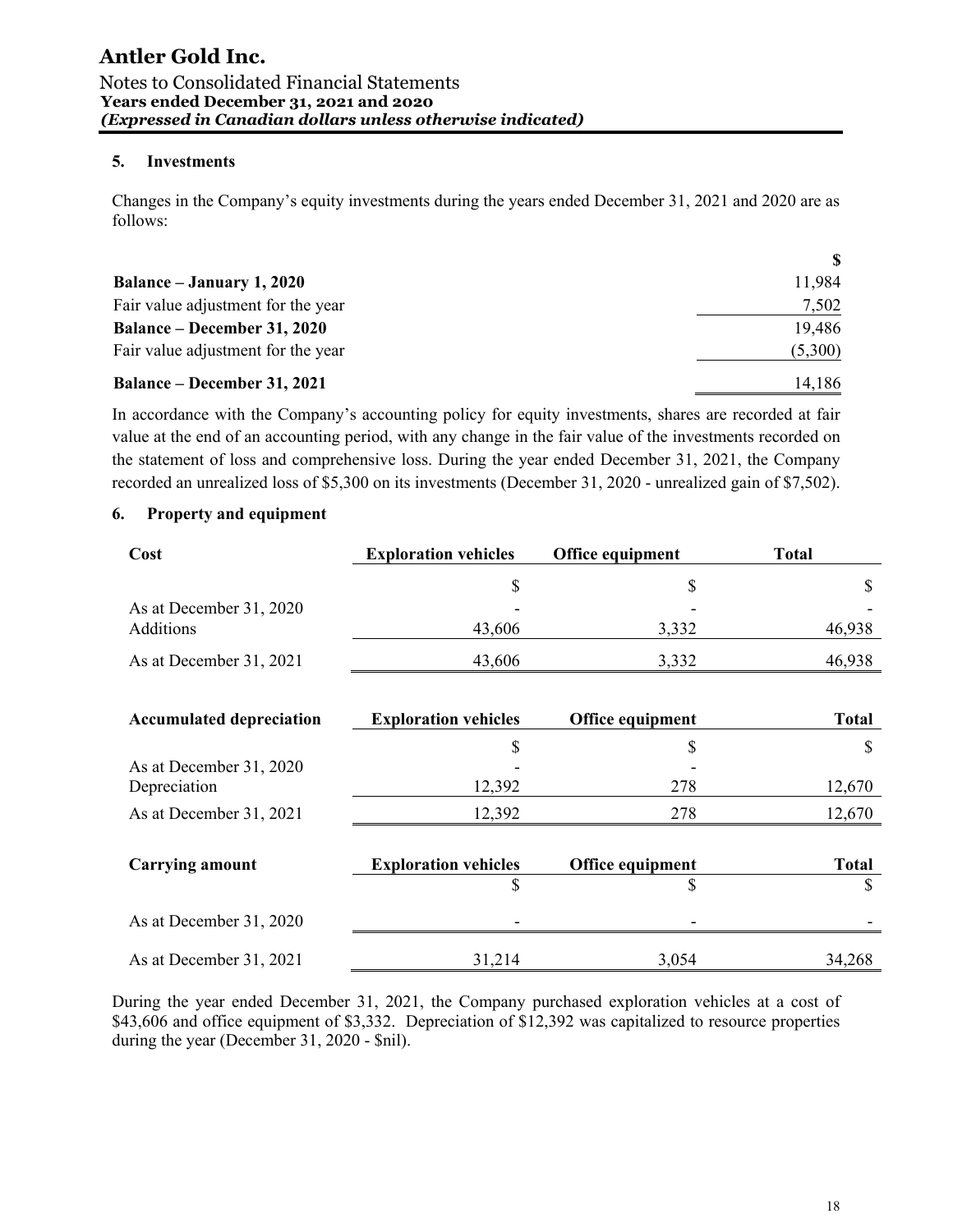# **Antler Gold Inc.**

#### Notes to Consolidated Financial Statements **Years ended December 31, 2021 and 2020** *(Expressed in Canadian dollars unless otherwise indicated)*

# **7. Resource properties**

|                                  |                |         |              | <b>Total</b> | <b>Total</b> |
|----------------------------------|----------------|---------|--------------|--------------|--------------|
|                                  |                |         |              | December 31, | December 31, |
|                                  | <b>Namibia</b> | Zambia  | <b>Other</b> | 2021         | 2020         |
|                                  | \$             | \$      | \$           | \$           | \$           |
| <b>Acquisition Costs</b>         |                |         |              |              |              |
| Opening balance                  | 149,791        |         |              | 149,791      | 288,045      |
| Acquisition costs                |                | 5,000   |              | 5,000        | 92,080       |
| Write-down                       | (8,051)        |         |              | (8,051)      |              |
| Recoveries                       |                |         |              |              | (230, 334)   |
| Ending balance                   | 141,740        | 5,000   |              | 146,740      | 149,791      |
| <b>Exploration Expenditures</b>  |                |         |              |              |              |
| Opening balance                  | 1,220,432      |         | 7,680        | 1,228,112    | 652,501      |
| Additions incurred               | 1,240,596      | 98,793  | 5,280        | 1,344,669    | 1,126,177    |
| Write-down                       | (72, 242)      |         |              | (72, 242)    |              |
| Recoveries                       |                |         |              |              | (550, 566)   |
| Ending balance                   | 2,388,786      | 98,793  | 12,960       | 2,500,539    | 1,228,112    |
| <b>Total Resource Properties</b> | 2,530,526      | 103,793 | 12,960       | 2,647,279    | 1,377,903    |

The Company's interest in resource properties consists of:

# *Namibia*

# *Erongo Central Project*

In 2019, the Company entered a purchase agreement to acquire Exclusive Prospective License ("EPL") 6162, a gold exploration license in Namibia that is located within the Erongo region of central Namibia (the "EPL 6162 Agreement"). Antler acquired a 100% interest in EPL 6162 by paying the arm's length EPL 6162 vendor a cash payment of \$2,000, issuing 10,000 common shares of Antler, and by issuing \$2,500 of common shares of Antler based on the 10-day volume weighted-average price per common share immediately prior to the date of the EPL 6162 Agreement. Upon the renewal of the license, Antler completed a further cash payment of \$5,000 during 2020 and issued 17,077 common shares with a value of \$4,000 during the year ended December 31, 2021, being \$2,500 of common shares and \$1,500 for the value of an additional 10,000 common shares of the Company. Antler must also incur an additional \$50,000 in exploration expenses on EPL 6162 within one year of the renewal date, which the Company has met.

Pursuant to the EPL 6162 Agreement, Antler has a right of first refusal to acquire a 100% interest in any gold exploration licenses in Namibia acquired by the vendor within two years from the date of the EPL 6162 Agreement, which has been renewed for an additional two years. If Antler decides to acquire a new license from the vendor, the Company must make a cash payment of \$7,000, issue common shares of Antler Gold under similar terms as those issued under the EPL 6162 Agreement and incur exploration expenditures of at least \$75,000 within one year of the new license acquisition.

During the year ended December 31, 2020, the Company entered into a purchase agreement to acquire a 100% interest in the gold exploration license EPL 7261 (the "EPL 7261 Agreement"), which is located adjacent to EPL 6162. Pursuant to the EPL 7261 Agreement, Antler paid the arm's length vendor a cash payment of \$7,000, issued 65,652 common shares valued at \$7,222, being 20,000 common shares of Antler and \$5,000 of common shares based on the 10-day volume weighted-average price per common share immediately prior to the EPL 7261 Agreement. Antler must also incur exploration expenditures of at least \$75,000 before the first anniversary of the agreement, which the Company has met.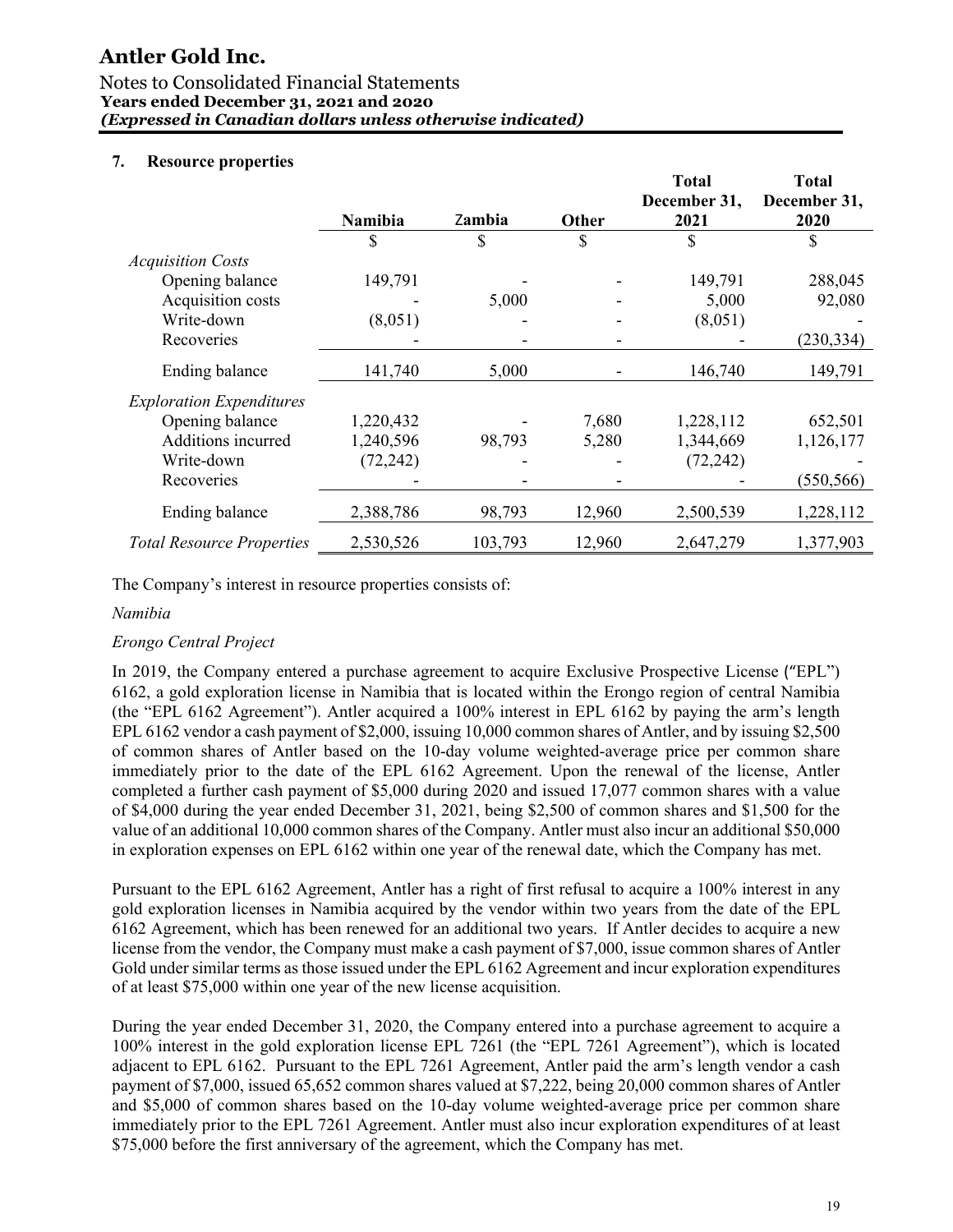# **Antler Gold Inc.** Notes to Consolidated Financial Statements **Years ended December 31, 2021 and 2020** *(Expressed in Canadian dollars unless otherwise indicated)*

During the year ended December 31, 2020, the Company entered into a purchase agreement to acquire 100% of a Namibian gold exploration license EPL 6550 (the "EPL 6550 Agreement") and specifically referred to as the Etiro Dome Project. Pursuant to the EPL 6550 Agreement, Antler could acquire a 100% interest in EPL 6550 by paying the arm's length vendor a cash payment of \$3,500, issuing 10,000 common shares of Antler and \$2,500 of common shares of Antler based on the 10-day volume weighted-average price per common share immediately prior to the EPL 6550 Agreement. Antler must also have incurred exploration expenditures of at least \$25,000 before the EPL 6550 renewal date of May 27, 2020, which the Company met. Once EPL 6550 is renewed, the Company must make a further cash payment of \$5,000 and issue an additional 10,000 common shares and a further \$2,500 of common shares of Antler based on the 10-day volume weighted-average price per common share immediately prior to the date of the EPL 6550 renewal. Antler must also incur additional exploration expenditures of at least \$50,000 within one year of renewal.

During the year ended December 31, 2020, the Company paid the EPL 6550 acquisition fee of \$3,500 and issued 35,945 common shares valued at \$3,450, which is \$2,500 of common shares as well as the value of 10,000 common shares issued. During the year ended December 31, 2021, the Company did not renew EPL 6550 and recorded a write-down of the exploration and acquisition costs on EPL 6550 of \$80,293.

During the year ended December 31, 2020, the Company entered into a purchase agreement to acquire an 85% interest in a gold exploration license in Namibia known as EPL 6408 (the "EPL 6408 Agreement"). Pursuant to the EPL 6408 Agreement, Antler may acquire an 85% interest in EPL 6408 by paying the arm's length vendor a cash payment of N\$6,500 (CAD\$517) upon signing and paying a further N\$25,000 (CAD\$2,040), as well as a final payment of N\$25,000 or the issuance of \$1,500 worth of Antler common shares (at the option of Antler) upon the successful transfer of EPL 6408 into Antler Pty. Upon earning the 85% interest in EPL 6408, Antler and the vendor will enter into a standard participating joint venture agreement, including proportionate cash funding obligations, which shall contain terms providing that if the vendor's interest is reduced to less than 10%, its interest will automatically be converted into a 5% free carried interest which can be purchased by Antler at any time for the payment of \$25,000 or the issuance of \$25,000 of Antler common shares. The decision to pay cash or issue shares will be at Antler's option.

During the year ended December 31, 2020, the Company paid the EPL 6408 acquisition fees of N\$6,500 (CAD\$517) and N\$25,000 (CAD\$2,040).

#### *Erongo Western Project*

In December 2019, the Company entered into an agreement to acquire a 75% interest in a private company, the sole asset of which is gold exploration license EPL 5455, located west of the town Usakos in the Erongo region of central Namibia. Antler has the right to acquire a 75% interest in the private company by paying the vendor, whose shareholders are arm's length parties to Antler, a non-refundable cash deposit of \$10,000 and a further cash payment of \$40,000 upon signing of the agreement. These amounts were funded.

Under the original acquisition agreement, further amounts to be paid pursuant to the purchase agreement are cash payments of \$50,000 on December 16, 2020, which was paid during the year ended December 31, 2020, and \$75,000 on December 16, 2021, along with the issuance of \$25,000 worth of common shares of Antler based on the 10-day volume weighted-average price per common share immediately prior to December 16, 2021. In addition to the cash and share consideration above, Antler must also incur exploration expenses in the aggregate amount of \$200,000, which the Company has spent. Subsequent to the year ended December 31, 2021, the Company renegotiated the terms of the EPL 5455 agreement. Under the new terms, Antler must make a cash payment of \$40,000 on or before January 31, 2022 and a second cash payment of \$42,000 on or before January 31, 2023 to acquire its 75% interest. The first cash payment of \$40,000 was paid subsequent to year end.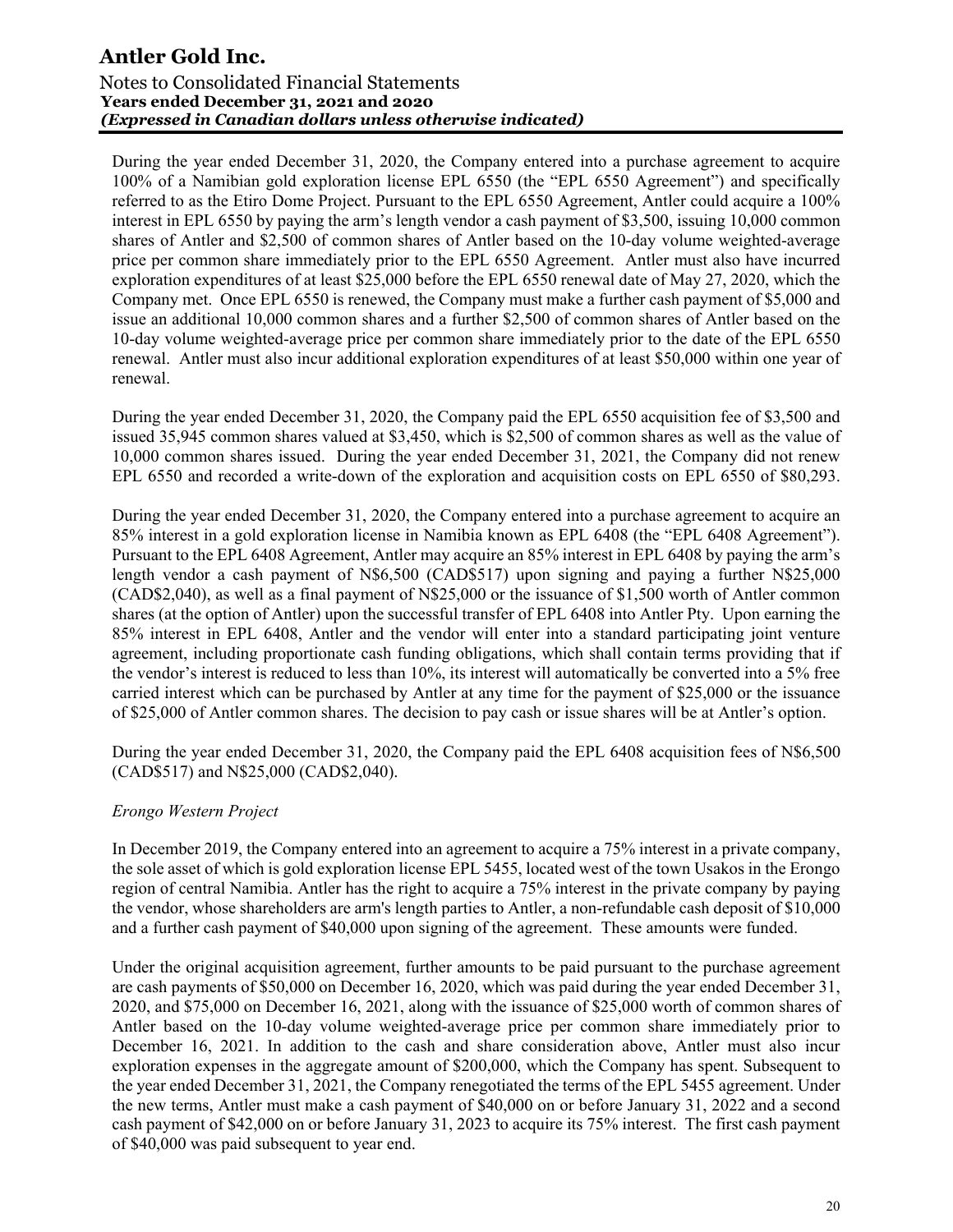Once Antler acquires the 75% interest in the private company, it has the right to purchase the remaining 25% minority interest at the fair market value determined by a professional business valuator selected by Antler. If Antler does not exercise its right to purchase the minority interest, all shareholders will contribute on a pro-rata basis to fund the company's activities, including exploration expenditures. Should the minority shareholder elect not to fund its portion of exploration expenditures and be diluted below 10%, then their interest will automatically convert to a free carried 5% interest in EPL 5455 which Antler can purchase at a price to be determined by a professional selected by Antler using international best practices for evaluating mining assets.

If within three years from the initial date of the EPL 5455 agreement, any vendor shareholder stakes or acquires an interest in any EPL in Namibia, then such additional interest must be offered in writing to Antler for an amount to be mutually agreed upon.

The vendor has performed past work exploring for graphite on a portion of the EPL 5455 and should a transaction be made to sell or joint venture the graphite area, the vendor shareholders will retain 90% of the proceeds and Antler is entitled to 10%.

#### *Zambia*

During the year ended December 31, 2021, the Company entered into a binding letter agreement (the "Zambia Agreement") with an arm's length vendor to acquire a greenfields rare earth elements project in Zambia (the "Kesya Project"). The Kesya Project is located within the vendor's currently held mineral license. Under the Zambia Agreement, Antler has the right to create a new license over the Keysa Project and to transfer that license into a newly incorporated entity once certain terms and conditions are met, including (i) a payment of \$5,000 to the vendor on signing of the Agreement, (ii) \$25,000 of exploration work in respect of the Project within 6 months of expiration of the 30 day due diligence period commencing on the date of the Agreement, and (iii) an additional \$10,000 payment to the Vendor should Antler decide to proceed to establish an entity with the vendor and transfer the license to Newco. Terms of the proposed agreement between Antler and the vendor will include, among other things, an initial 75% interest for Antler and 25% for the vendor in Newco. Antler will act as the operator of the Kesya Project and each party will be expected to contribute its proportionate share of exploration expenditures in respect of the Kesya Project or be diluted. In the event that either party's interest in Newco is diluted to 10% or less, that party's interest will automatically be converted into a 5% carried interest.

During the year ended December 31, 2021, the Company paid the acquisition fee of \$5,000 and incurred exploration expenditures of \$98,793 in Zambia.

#### *Other – Ontario, Canada*

In 2019, Antler acquired a 100% title and interest in and to certain mineral claims comprising the Crescent Lake molybdenum-copper-silver project located in Armstrong, Ontario. The Company acquired the Crescent Lake Property in consideration of the assumption of all liabilities associated with the Crescent Lake Property (which were nominal) and the future payment to the vendor, Sona Nanotech Inc. ("Sona") of contingent consideration if the Company disposes of the Crescent Lake Property to a third party, or enters into an agreement or arrangement with a third party to otherwise monetize the Crescent Lake Property by way of joint venture, option or other form of transaction (a "Future Transaction"). The amount of the contingent consideration payable to Sona will be equal to 50% of the consideration received by the Company in the Future Transaction, net of the Company's aggregate expenses related to the marketing, selling, upkeep and maintenance of the Property incurred between the acquisition of the Crescent Lake Property and the date of such Future Transaction, to a maximum of \$3,000,000. The majority of the Crescent Lake Property, including the mineralized zone, is subject to a 0.5% net smelter royalty ("NSR").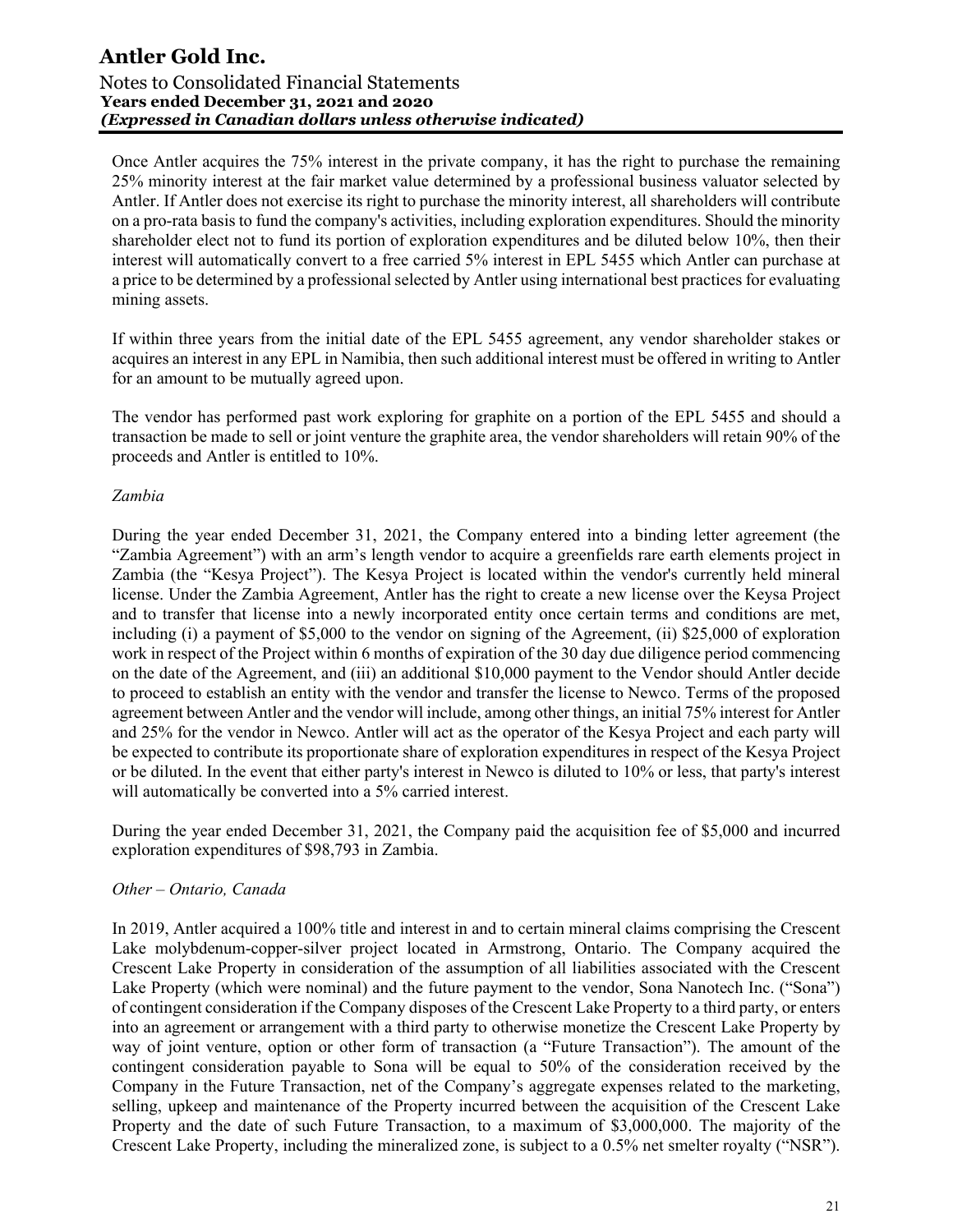# **Antler Gold Inc.** Notes to Consolidated Financial Statements **Years ended December 31, 2021 and 2020** *(Expressed in Canadian dollars unless otherwise indicated)*

Of the remaining claims on the Crescent Lake Property, certain portions are subject to a 3% NSR and the balance are not subject to any royalties. The Company can repurchase 50% of the 0.5% NSR for \$250,000 and/or 50% of the 3% NSR for \$1.0 million.

Costs of \$12,960 have been incurred to December 31, 2021 for the maintenance of the Crescent Lake Property.

# *Central Newfoundland, Canada*

During the year ended December 31, 2020, the Company announced that it entered a binding letter agreement (the "Altius Agreement") with Altius Resources Inc. ("Altius"), to transfer the Company's remaining exploration properties located in Newfoundland to Altius in exchange for 8,220,000 common shares of Antler held by Altius, which have been cancelled. Completion of the transfer was subject to the satisfaction of certain conditions, including the approval of the TSX Venture Exchange and approval of shareholders of Antler in accordance with the TSXV policies, with closing expected to occur five business days after all conditions are satisfied. This transaction with Altius closed on April 16, 2020.

There were no costs incurred on the Central Newfoundland properties during the year ended December 31, 2020 as the Company was in the process of completing the transaction with Altius. The recovery of \$780,900 for the value of the shares cancelled as at the date of the Altius Agreement was recorded during the year ended December 31, 2020 when the transaction with Altius was closed on April 16, 2020.

# **8. Shareholders' equity**

# **a) Capitalstock**

Authorized: Unlimited number of common shares, without nominal or par value

On September 8, 2021, the Company completed a private placement financing for gross proceeds of \$500,000 through the sale of 5,000,000 Units at \$0.10 per Unit. Each Unit consists of one common share of Antler and one-half common share purchase warrant. Each whole warrant will be exercisable to purchase one common share of Antler at a price of \$0.15 per share until September 8, 2023. Insiders and certain other existing shareholders of Antler subscribed for 3,300,000 Units under the financing. All securities issued pursuant to the financing are subject to a four-month hold period.

The value allocated to the common shares issued on September 8, 2021 was \$345,230 and the value allocated to the common share purchase warrants was \$154,770. Total costs associated with the private placement, consisting primarily of professional and regulatory fees, were \$8,296.

During the year ended December 31, 2021, the Company issued 17,077 common shares pursuant to its EPL 6162 Agreement (note 7) for a value of \$4,000.

On July 21, 2020, the Company completed a private placement financing for gross proceeds of \$3,000,000 through the sale of 12,000,000 Units at \$0.25 per Unit. Each Unit consisted of one common share of Antler and one-half share purchase warrant. Each whole warrant is exercisable to purchase one common share of Antler at a price of \$0.40 per share until July 21, 2022. Insiders and certain other existing shareholders of Antler subscribed for 380,000 Units under the financing.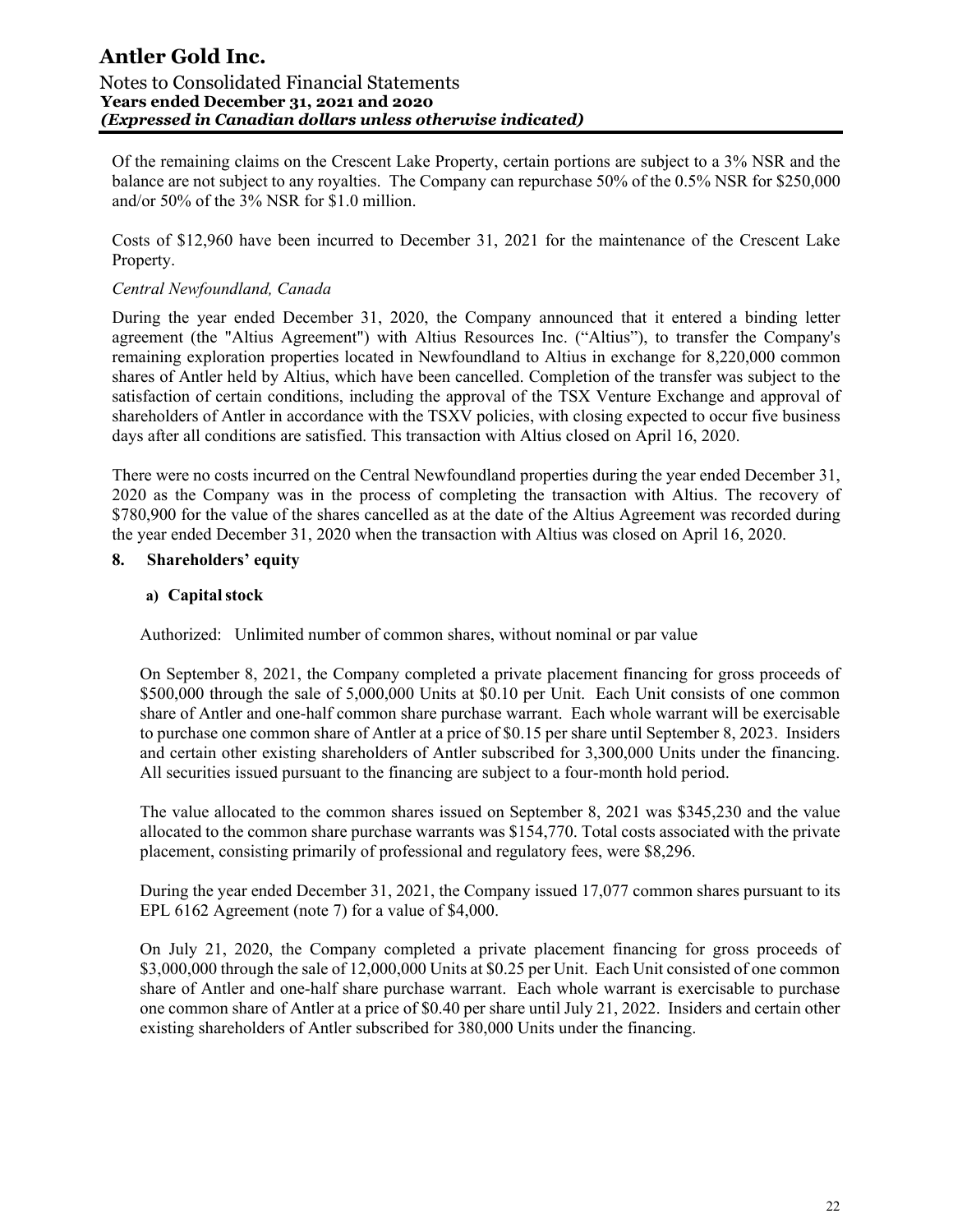The value allocated to the common shares issued on July 21, 2020 was \$2,057,434 and the value allocated to the common share purchase warrants was \$942,566. Total costs associated with the private placement, consisting primarily of professional and regulatory fees, as well as finder's fees, were \$257,493.

Numus Capital Corp. acted as agent for the July 21, 2020 financing (the "Agent"), in conjunction with Cormark Securities Inc. and PowerOne Capital Markets Limited acting as finders (the "Finders"). As compensation, the Agent and the Finders received cash compensation of \$203,350 and 813,400 broker warrants entitling the Agent and Finders to purchase that same number of common shares of Antler at a price of \$0.25 per share for a period of 24 months from the date of the financing. These broker warrants were valued at \$326,807.

On January 21, 2020, the Company completed a brokered private placement financing. Gross proceeds of \$690,000 were raised pursuant to the financing through the issuance of 11,500,000 Units at a price of \$0.06 per Unit. Each Unit consisted of one common share of Antler and one-half share purchase warrant, with each whole warrant exercisable into one common share of Antler at an exercise price of \$0.15 per share until January 21, 2022. Insiders of the Company subscribed for a total of 3,800,000 Units under the financing.

The value allocated to the common shares issued on January 21, 2020 was \$532,747 and the value allocated to the common share purchase warrants was \$157,253. Total costs associated with the private placement, consisting primarily of professional and regulatory fees, as well as finder's fees, were \$48,092. Numus Capital acted as the agent for the January 21, 2020 financing and received cash compensation of \$29,700. Antler also issued broker warrants entitling Numus Capital to purchase 495,000 common shares. These broker warrants have an exercise price of \$0.15 per common share, expire on January 21, 2022 and were valued at \$29,222.

On February 3, 2020, the Company announced it had entered into a Binding Agreement with Altius to sell the Company's remaining exploration properties located in Newfoundland to Altius in exchange for 8,220,000 common shares of Antler held by Altius (note 7). This transaction closed on April 16, 2020, and the 8,220,000 common shares with a value of \$780,900 were transferred to Antler and cancelled.

During the year ended December 31, 2020, the Company issued 132,430 common shares to vendors of Namibian exploration licenses as part of the acquisition agreements on certain licenses (note 7). The value of the common shares issued was \$14,372.

On August 24, 2020, 243,943 common shares were issued upon the exercise of 243,943 share purchase warrants at \$0.15 per share, for gross proceeds of \$36,591. The share price on the date of exercise was \$0.34.

#### **b) Stock options**

The Company has a stock option plan (the "Plan") for directors, officers, employees and consultants. The Board of Directors have the authority to issue up to 10% of the issued and outstanding common shares of the Company. The options can have up to a ten-year life, and the vesting period is set by the Board. Options are granted at a price no lower than the market price of the common shares.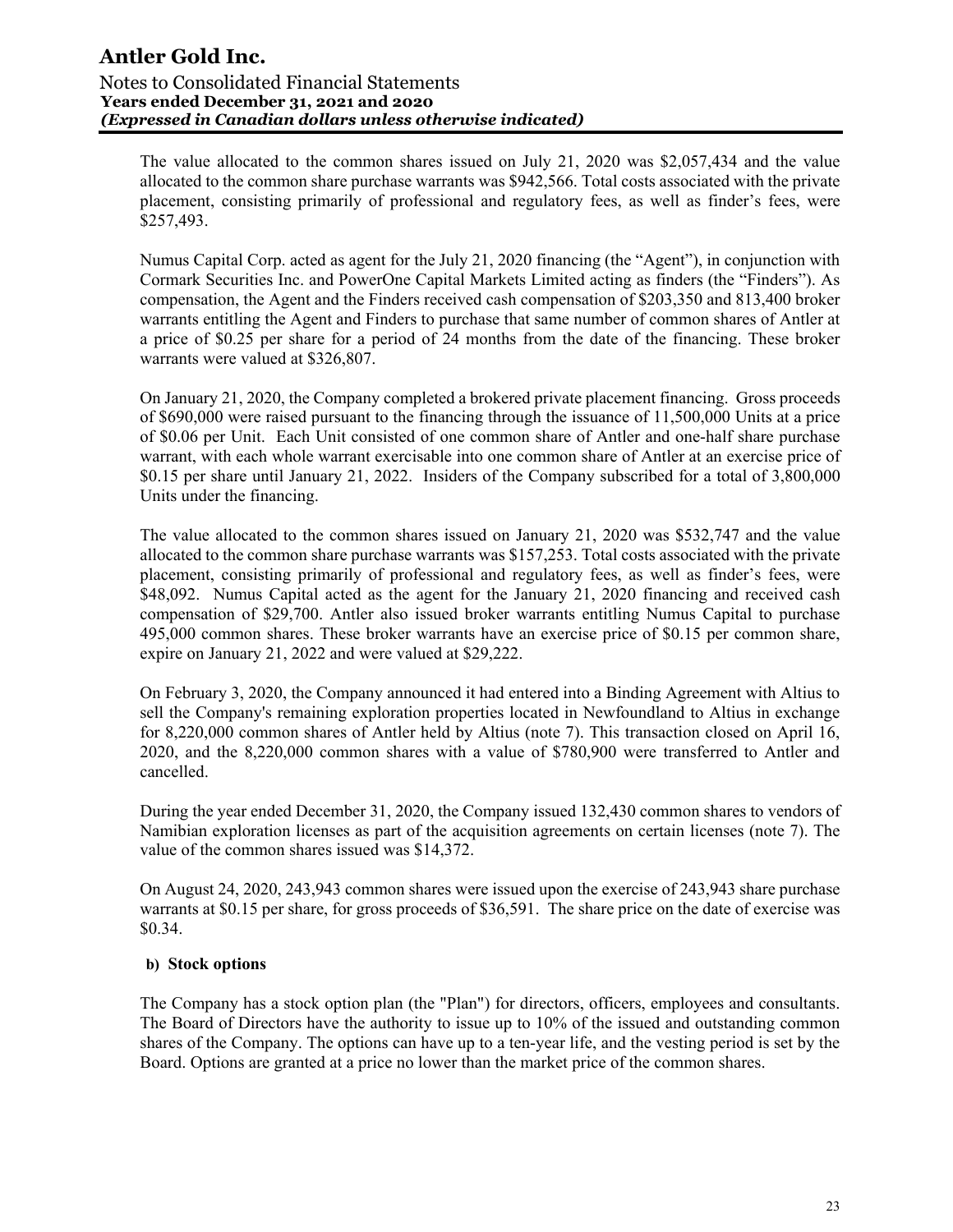The changes in the Company's stock options during the years ended December 31, 2020 and 2021 are as follows:

|                                                    | <b>Number</b><br>of options         | Weighted-<br>average<br>exercise price |
|----------------------------------------------------|-------------------------------------|----------------------------------------|
| Balance, December 31, 2019<br>Granted<br>Cancelled | 1,587,500<br>2,532,500<br>(225,000) | 0.48<br>S<br>0.39<br>0.53              |
| Balance, December 31, 2020<br>Granted              | 3,895,000<br>1,150,000              | 0.42<br>S<br>0.205                     |
| Balance, December 31, 2021                         | 5,045,000                           | 0.37                                   |

On November 30, 2021, the Company granted 1,150,000 stock options under the Company's Plan to officers, directors, employees, and consultants. Each option is exercisable into one common share of the Company at a price of \$0.205 per share and will vest at the rate of 25% of the total every six months. The options expire five years from the date of grant.

On November 10, 2020, the Company granted 250,000 stock options under the Company's Plan to a director. Each option is exercisable into one common share of the Company at a price of \$0.30 per share and will vest at the rate of 50% of the total on each of the six and twelve-month anniversary dates of the grant. The options expire five years from the date of grant.

On August 5, 2020, the Company granted 2,282,500 stock options to officers, directors and consultants. Officers and directors were granted 1,350,000 of the total options granted. Each option is exercisable into one common share of the Company at a price of \$0.40 per share and will vest at the rate of 50% of the total every six months. The options expire five years from the date of grant.

During the year ended December 31, 2020, 225,000 options with a weighted-average exercise price of \$0.53 were cancelled.

The fair value of options recognized has been estimated at the grant date using the Black-Scholes option pricing model. Option pricing models require the input of highly subjective assumptions, including the expected volatility. Changes in the assumptions can materially affect the fair value estimate and, therefore, the existing models do not necessarily provide a reliable estimate of the fair value of the Company's stock options. Weighted-average assumptions used in the pricing model for the options issued during the years ended December 31, 2021 and 2020 were as follows:

|                                        | December 31, | December 31, |  |
|----------------------------------------|--------------|--------------|--|
|                                        | 2021         | 2020         |  |
| Risk-free interest rate                | $0.95\%$     | $0.29\%$     |  |
| Expected volatility                    | 176%         | 192%         |  |
| Expected dividend yield                | -            |              |  |
| Expected life                          | 5 years      | 5 years      |  |
| Weighted-average fair value per option | \$0.195      | \$0.392      |  |

Based on the Black-Scholes option pricing model and the assumptions outlined above, the estimated fair value of the options granted during the year ended December 31, 2021 is \$224,447, and the estimated fair value of the options granted during the year ended December 31, 2020 is \$991,643. The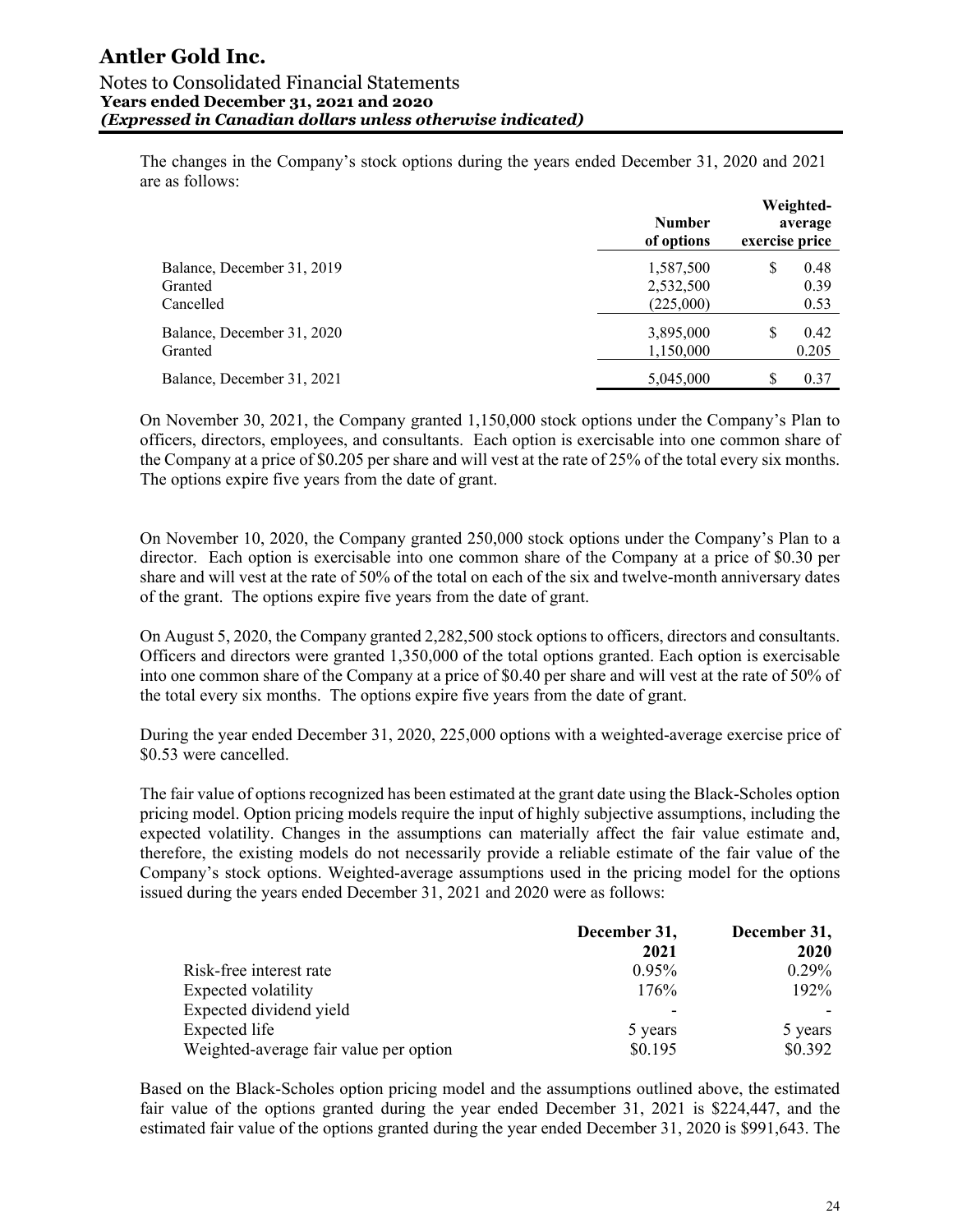fair value of the options is amortized over the vesting period, and \$418,711 has been expensed during the year ended December 31, 2021 (2020 - \$593,463). As at December 31, 2021, 3,895,000 options have vested. The options granted during the year ended December 31, 2021 remain unvested as at December 31, 2021.

The options outstanding as at December 31, 2021 are:

| Weighted-Average          |                          |                    | Weighted-Average<br>Remaining |                          |
|---------------------------|--------------------------|--------------------|-------------------------------|--------------------------|
| <b>Exercise Price per</b> | <b>Number of Options</b> |                    | <b>Contractual Life</b>       | <b>Number of Options</b> |
| <b>Share</b>              | Outstanding              | <b>Expiry Date</b> | (in years)                    | <b>Vested</b>            |
| \$0.533                   | 937,500                  | March 5, 2022      | 0.2                           | 937,500                  |
| \$0.500                   | 225,000                  | June 23, 2022      | 0.5                           | 225,000                  |
| \$0.150                   | 200,000                  | February 12, 2024  | 2.1                           | 200,000                  |
| \$0.400                   | 2,282,500                | August 5, 2025     | 3.6                           | 2,282,500                |
| \$0.300                   | 250,000                  | November 10, 2025  | 3.9                           | 250,000                  |
| \$0.205                   | 1,150,000                | November 30, 2026  | 4.9                           |                          |
| \$0.370                   | 5,045,000                |                    | 3.1                           | 3,895,000                |

Subsequent to the year ended December 31, 2021, 937,500 stock options of the Company with an exercise price of \$0.533 expired unexercised (note 13).

#### **c) Warrants**

Pursuant to the financing completed by the Company on September 8, 2021, Antler issued 2,500,000 common share purchase warrants. The 2,500,000 warrants issued on September 8, 2021 have an exercise price of \$0.15 and expire on September 8, 2023.

Pursuant to the financing completed by the Company on July 21, 2020, Antler issued 6,000,000 common share purchase warrants and 813,400 broker warrants. The 6,000,000 warrants issued on July 21, 2020 have an exercise price of \$0.40 and expire on July 21, 2022. The 813,400 broker warrants have an exercise price of \$0.25 and expire on July 21, 2022.

Pursuant to the financing completed by the Company on January 21, 2020, Antler issued 5,750,000 common share purchase warrants and 495,000 broker warrants. The warrants issued on January 21, 2020 have an exercise price of \$0.15 and expire on January 21, 2022 (note 13).

Pursuant to a financing completed by the Company on August 24, 2018, the Company issued 243,943 warrants with an exercise price of \$0.15, expiring August 24, 2020. These warrants were exercised during the year ended December 31, 2020 for gross proceeds of \$36,591. The share price on the date of exercise was \$0.34.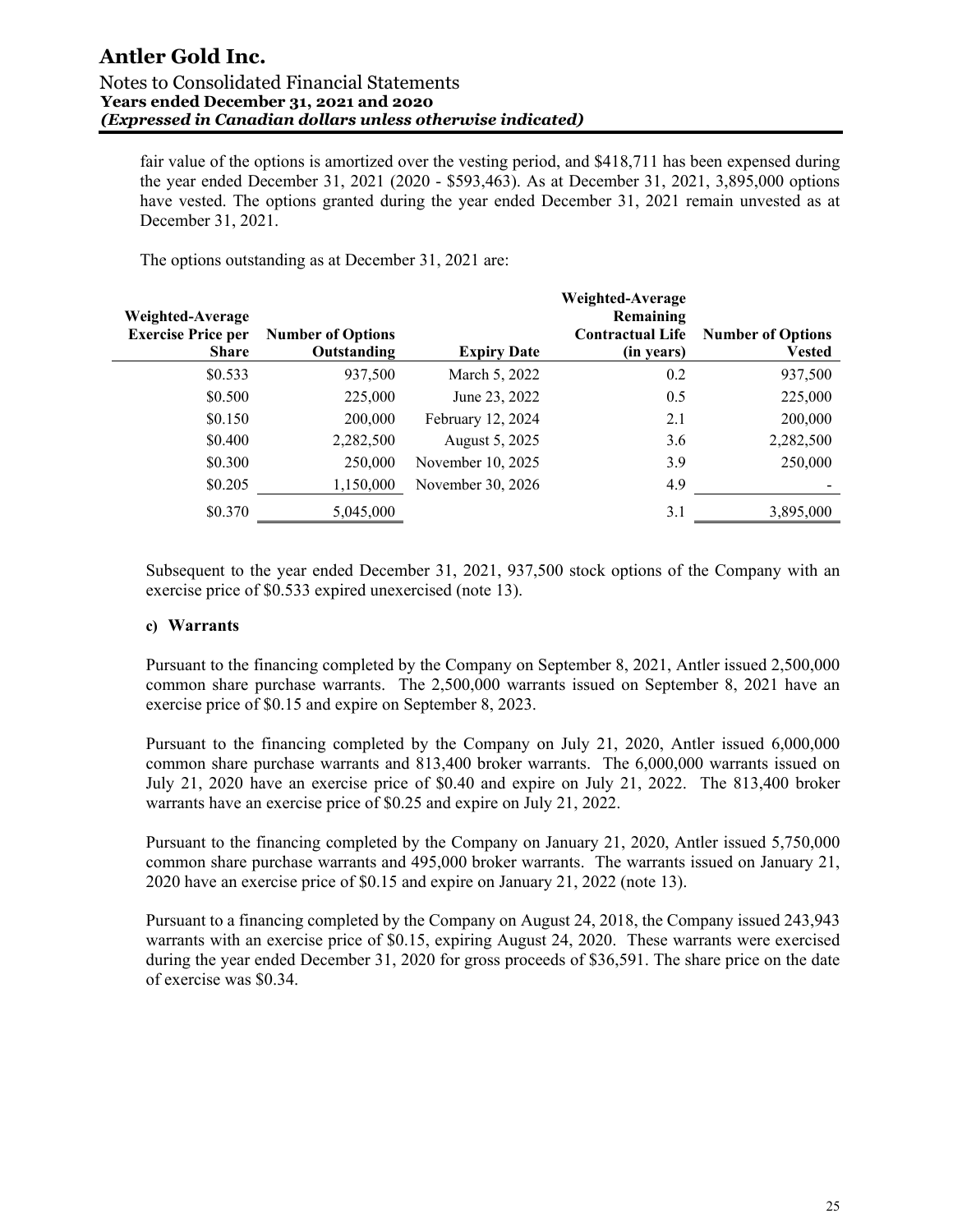The assumptions used in the pricing model and fair value results are as follows:

|                         | Sep. 2021<br><b>Warrants</b> | <b>Jul. 2020</b><br>Warrants | <b>Jul. 2020</b><br><b>Broker Warrants</b> | <b>Jan. 2020</b><br>Warrants |
|-------------------------|------------------------------|------------------------------|--------------------------------------------|------------------------------|
| Risk-free interest rate | $0.4\%$                      | $0.2\%$                      | $0.2\%$                                    | $2.0\%$                      |
| Expected volatility     | 239%                         | 242%                         | 242%                                       | 134%                         |
| Expected dividend yield |                              |                              |                                            |                              |
| Expected life           | 2 years                      | 2 years                      | 2 years                                    | 2 years                      |
| Fair value per warrant  | \$0.103                      | \$0.394                      | \$0.402                                    | \$0.059                      |

The changes in the Company's warrants during the years ended December 31, 2020 and 2021 are as follows:

|                                       | <b>Expiry</b><br>Date | Weighted-Average<br><b>Exercise Price</b><br>Y. | <b>Number</b> | Value<br>S |
|---------------------------------------|-----------------------|-------------------------------------------------|---------------|------------|
| <b>Balance – December 31, 2019</b>    | August 24, 2020       | 0.15                                            | 243,943       | 26,247     |
| Warrants issued pursuant to financing | January 21, 2022      | 0.15                                            | 5,750,000     | 157,253    |
| Broker warrants issued                | January 21, 2022      | 0.15                                            | 495,000       | 29,222     |
| Warrants issued pursuant to financing | July 21, 2022         | 0.40                                            | 6,000,000     | 942,566    |
| Broker warrants issued                | July 21, 2022         | 0.25                                            | 813,400       | 326,807    |
| Warrants exercised                    | August 24, 2020       | 0.15                                            | (243, 943)    | (26, 247)  |
| <b>Balance-December 31, 2020</b>      |                       |                                                 | 13,058,400    | 1,455,848  |
| Warrants issued pursuant to financing | September 8, 2023     | 0.15                                            | 2,500,000     | 154,770    |
| <b>Balance – December 31, 2021</b>    |                       |                                                 | 15,558,400    | 1,610,618  |

The warrants outstanding as at December 31, 2021 are:

| Weighted-Average<br><b>Exercise Price (\$)</b> | Number of<br>Warrants<br>Outstanding | <b>Expiry Date</b> | Weighted-<br>Average<br><b>Remaining Life</b><br>(years) | Number of<br>Warrants<br>Exercisable |
|------------------------------------------------|--------------------------------------|--------------------|----------------------------------------------------------|--------------------------------------|
| \$0.15                                         | 6,245,000                            | January 21, 2022   | 0.1                                                      | 6,245,000                            |
| \$0.25                                         | 813,400                              | July 21, 2022      | 0.6                                                      | 813,400                              |
| \$0.40                                         | 6,000,000                            | July 21, 2022      | 0.6                                                      | 6,000,000                            |
| \$0.15                                         | 2,500,000                            | September 8, 2023  | 1.7                                                      | 2,500,000                            |
|                                                | 15,558,400                           |                    | 0.5                                                      | 15,558,400                           |

#### **9. Related party transactions**

Amounts payable to officers, directors and companies owned thereby were \$164,714 at December 31, 2021 (December 31, 2020 - \$4,142). The following related party transactions were in the normal course of operations and were measured at the exchange amounts, which are the amounts agreed to by the related parties.

#### **a) Compensation of key management personnel:**

Key management includes all Directors, including Executive and Non-Executive Directors, as well as the President and Chief Executive Officer, the Chief Financial Officer, the Corporate Secretary, the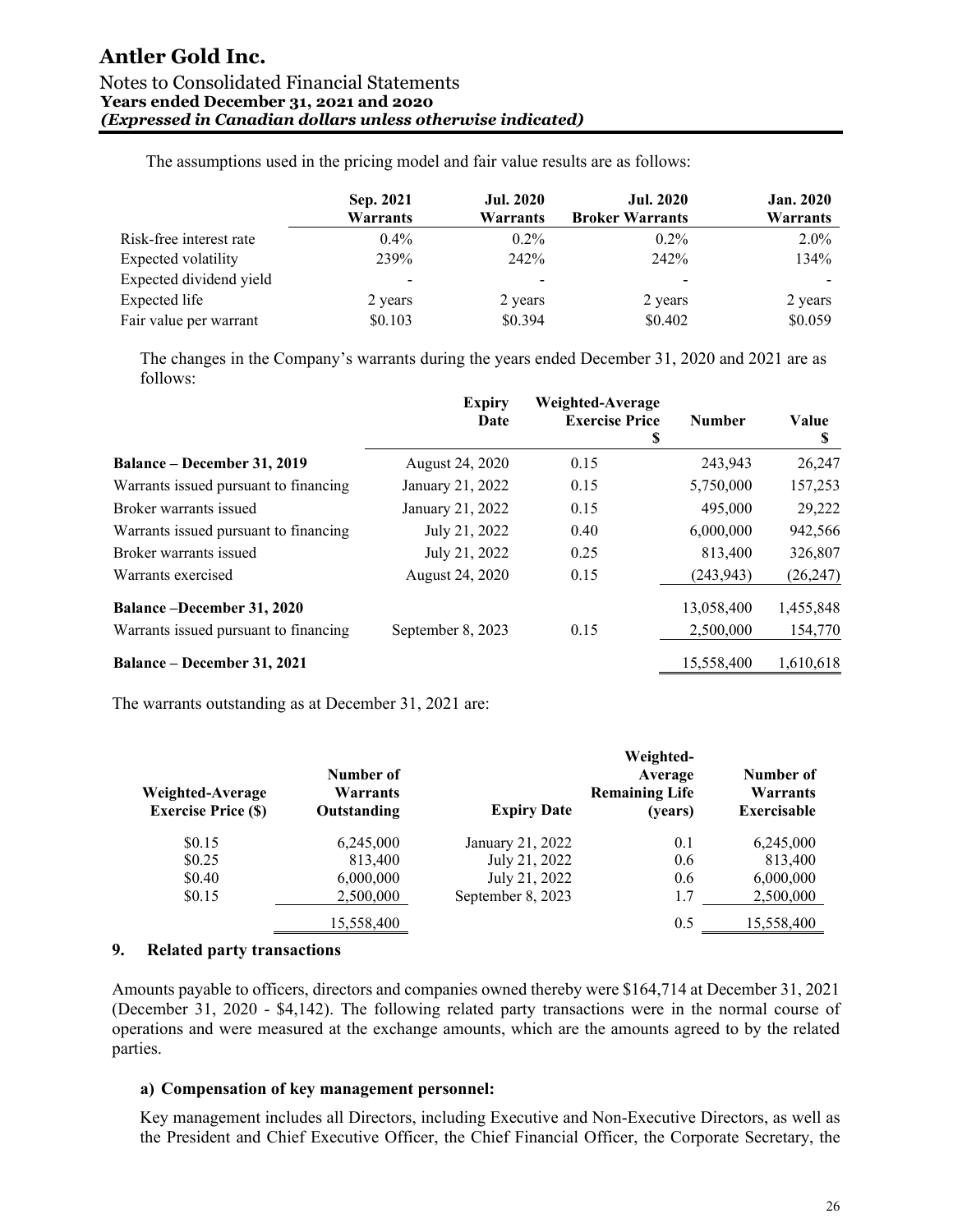Vice-President of Operations and Corporate Development, and a Strategic Advisor. Refer to note 12 for further information. Compensation earned by key management is summarized as follows:

|                                                                      | 2021               | 2020               |
|----------------------------------------------------------------------|--------------------|--------------------|
| Salaries, management and consulting fees<br>Share-based compensation | 338,659<br>397,227 | 232,843<br>476,022 |
|                                                                      | 735,886            | 708,865            |

Including in the consulting fees paid to key management are \$83,000 in fees that were capitalized to resource properties during the year ended December 31, 2021 for services of the Vice-President of Operations and Corporate Development, who was appointed as an officer of the Company in February 2021.

During the year ended December 31, 2021, the Company granted 1,150,000 stock options, of which 400,000 were granted to an officer of the Company. During the year ended December 31, 2020, the Company granted 2,532,500 stock options, of which 1,600,000 were granted to officers and directors of the Company.

#### **b) Services agreement:**

At December 31, 2021 and 2020, Antler had a services agreement with Numus Financial Inc. ("Numus"), a related party company owned by a director and an insider of Antler for the provision of consulting services, controller services, rent and other office costs, at a total fee of \$6,700 per month and continuing until both parties mutually agree to terminate. Service fees are incurred on a cost recovery basis and include general and administration charges such as utilities and accounting services of the Company. During the year ended December 31, 2021, the Company incurred costs for consulting and controller services in the amount of \$49,800 (2020 - \$49,800), and incurred rent, office costs and other cost reimbursements in the amount of \$34,439 (2020 - \$31,864).

As outlined in the services agreement dated September 1, 2018, if the services agreement is cancelled by the Company, a break fee of six (6) months of remuneration, being \$40,200, will be payable to Numus, in addition to the service fees applicable for the 90 day notice period.

#### **c) Financing broker:**

Numus Capital acted as the broker for the Company's January 21, 2020 private placement financing and as Agent for the Company's July 21, 2020 financing. Numus Capital is an Exempt Market Dealer and a related party owned by a director and an insider of Antler. Insiders and certain other existing shareholders of Antler ("Excluded Purchasers") subscribed for 3,800,000 Units under the January 21, 2020 financing and 380,000 Units under the July 21, 2020 financing. As compensation for its services for the financings, Numus Capital received total cash commissions of \$100,050. Antler also issued broker warrants entitling Numus Capital to purchase 776,400 common shares. The 495,000 broker warrants issued on January 21, 2020 have an exercise price of \$0.15 per common share and expire on January 21, 2022. The 281,400 broker warrants issued on July 21, 2020 have an exercise price of \$0.25 per common share and expire on July 21, 2022.

#### **d) Share conversion transaction with Altius:**

In connection with option agreements on the Company's Newfoundland properties in prior years, Altius owned 8,220,000 common shares of Antler as at January 1, 2020. During the year ended December 31,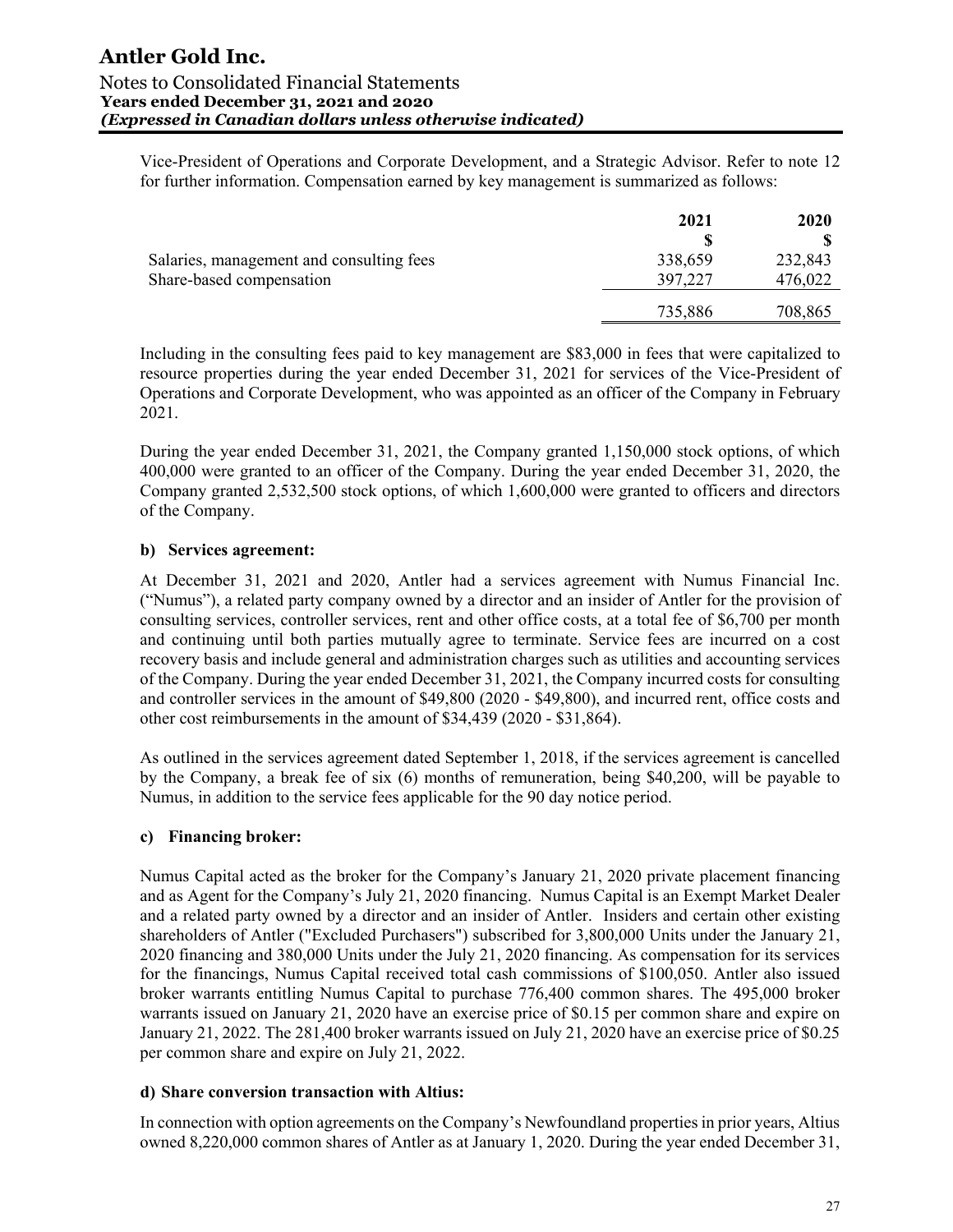2020, the Company announced that it entered into a Binding Agreement with Altius to sell the Company's remaining exploration properties located in Newfoundland to Altius in exchange for the 8,220,000 common shares of Antler held by Altius (note 7). This transaction closed on April 16, 2020 and the shares were returned to Antler and cancelled.

#### **10. Financial instruments**

#### **Credit risk**

The Company's maximum exposure to credit risk is represented by the carrying amount of the Company's cash and amounts recoverable. The Company manages credit risk by maintaining its cash with high-credit quality financial institutions or in trust with the Company's lawyer. All of the sales taxes recoverable are with the Government of Canada.

#### **Liquidity risk**

The Company's approach to managing liquidity risk is to continue to maintain a cash balance to be able to meet the funding of its liabilities when required. As at December 31, 2021, the Company had a cash balance of \$338,511 and a working capital balance of \$207,294 (2020 – cash balance of \$1,667,955 and a working capital balance of \$1,582,553). The Company's ability to continue to meet its liabilities, beyond the current cash balance, is dependent on future support of shareholders through public or private equity offerings.

#### **Fair value**

During the year ended December 31, 2021, there were no transfers between Level 1, Level 2 and Level 3 classified assets and liabilities. The fair values of the Company's cash, amounts recoverable, and accounts payable and accrued liabilities are considered to approximate the carrying amounts due to their short term to maturity. Investments are recorded at fair value based on prices quoted in an active market for identical instruments held by the Company, which is a Level 1 fair value category.

#### **11. Income taxes**

**a)** Deferred income tax recovery differs from the amount that would be computed by applying the federal and provincial statutory income tax rate of  $29.0\%$  ( $2020 - 29.5\%$ ) to net loss before income taxes. The reasons for the difference are as follows:

|                                                                                                                    | December 31,<br>2021 | December 31,<br>2020 |
|--------------------------------------------------------------------------------------------------------------------|----------------------|----------------------|
| Operating loss before income taxes                                                                                 | (986, 030)           | (1, 130, 492)        |
| Income tax recovery based on substantively enacted rates<br>Current year loss and deductible temporary differences | (285,949)            | (333, 495)           |
| for which no asset recognized                                                                                      | 161,700              | 160,349              |
| Permanent differences and other                                                                                    | 124,249              | 173,146              |
| Income tax recovery                                                                                                |                      |                      |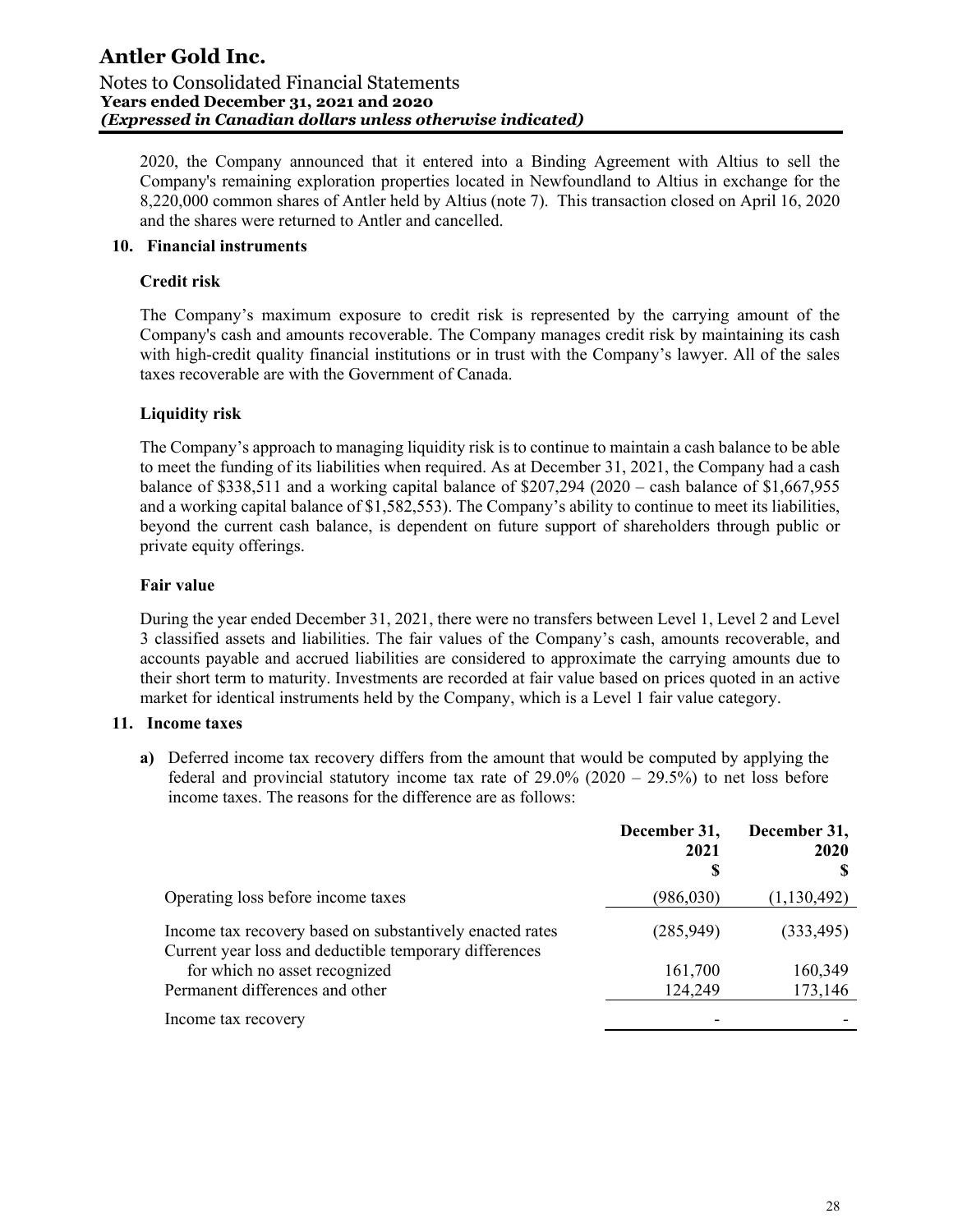The Company has not recognized deferred tax assets (liabilities) during the years ended December 31, 2021 and 2020. The Company has the following temporary differences for which no deferred tax asset or liability is recognized in the statement of financial position:

|                                                  | 2021      | 2020      |
|--------------------------------------------------|-----------|-----------|
|                                                  |           |           |
| Resource properties                              | 1,828,720 | 1,760,820 |
| Eligible capital property and deferred financing | 424,797   | 609,496   |
| Non-capital loss carryforwards                   | 4,782,963 | 4,101,241 |
|                                                  | 7,036,480 | 6,471,557 |

The Company's non-capital loss carryforwards expire between 2036 and 2041.

# **12. Commitments**

Antler has agreements with certain executives, including the President and CEO and a Consultant of the Company which provides that, should any change in control event occur, they may individually elect to terminate their employment with the Company, in which event the Company is required to pay a lump sum payment equal to two times the annual compensation. The payment of these change in control settlements would be subject to the Company maintaining an average market capitalization in excess of \$10 million, based on any 10-day volume weighted trading price within the three-month period following the effective date of the change in control. These agreements may also be terminated by the Company or the Consultant with three months' notice. If these agreements are terminated by the Company, an amount equal to one year's annual compensation will be payable.

At December 31, 2021, Antler had a management services agreement with a company owned a director and consultant of the Company for the provision of management services, rent and other office costs, at a fee of \$6,700 per month and continuing until both parties mutually agree to terminate. See note 9 for further details.

#### **13. Subsequent events**

#### *Warrant exercises and expiry*

Subsequent to the year ended December 31, 2021, 2,566,667 common shares were issued upon the exercise of 2,566,667 warrants at an exercise price of \$0.15 for gross proceeds of \$385,000. The share price on the date of exercise was \$0.145. On January 21, 2022, 3,678,333 warrants with an exercise price of \$0.15 expired unexercised.

# *Options expired*

On March 5, 2022, 937,500 stock options of the Company with an exercise price of \$0.533 expired unexercised.

#### *Project generation agreement*

Subsequent to the year ended December 31, 2021, the Company announced it has entered into an agreement (the "Agreement") with Sherpa Resource Holdings Ltd ("Sherpa"), an unrelated party, to form a new corporation (the "Project Generator") for the purposes of generating exploration opportunities and projects in Africa. Under the Agreement, projects generated by Antler and Sherpa from this initiative will be held by Project Generator, which will be owned 87.5% by Antler and 12.5% by Sherpa, with Antler fully funding operations. The majority of the Board of Directors of Project Generator will be appointed by Antler and the parties will enter into a shareholders' agreement to govern their respective rights as shareholders of